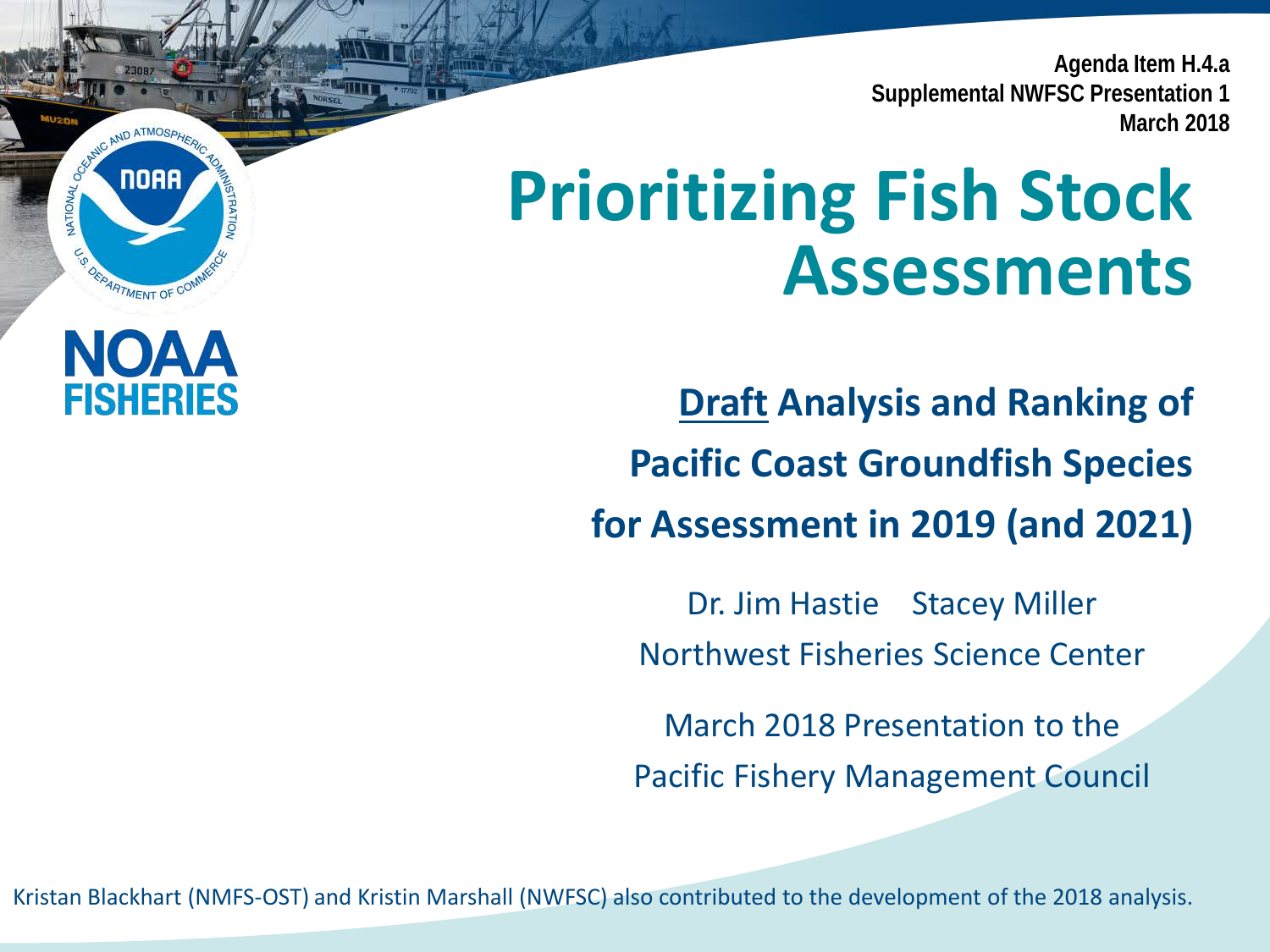### **Overview of Process**

**Identifying stocks for upcoming Benchmark/Full or Update assessments**

### **1. Define stock list – excludes:**

- International assessments
- Ecosystem component species
- Stocks not listed in the FMP
- FMP Stocks with *de minimus* catch and/or data availability
	- ‒ Listed on following slide
- **2. Assemble data and develop Factor Scores**
- **3. Calculate Target Frequency for each stock**
- **4. Determine weights and Calculate total species scores**
	- Sum of factor scores times weights
- **5. Evaluate priority ranking, in light of other factors**
	- Available index and composition data, workload
- **6. Play it forward to 2021**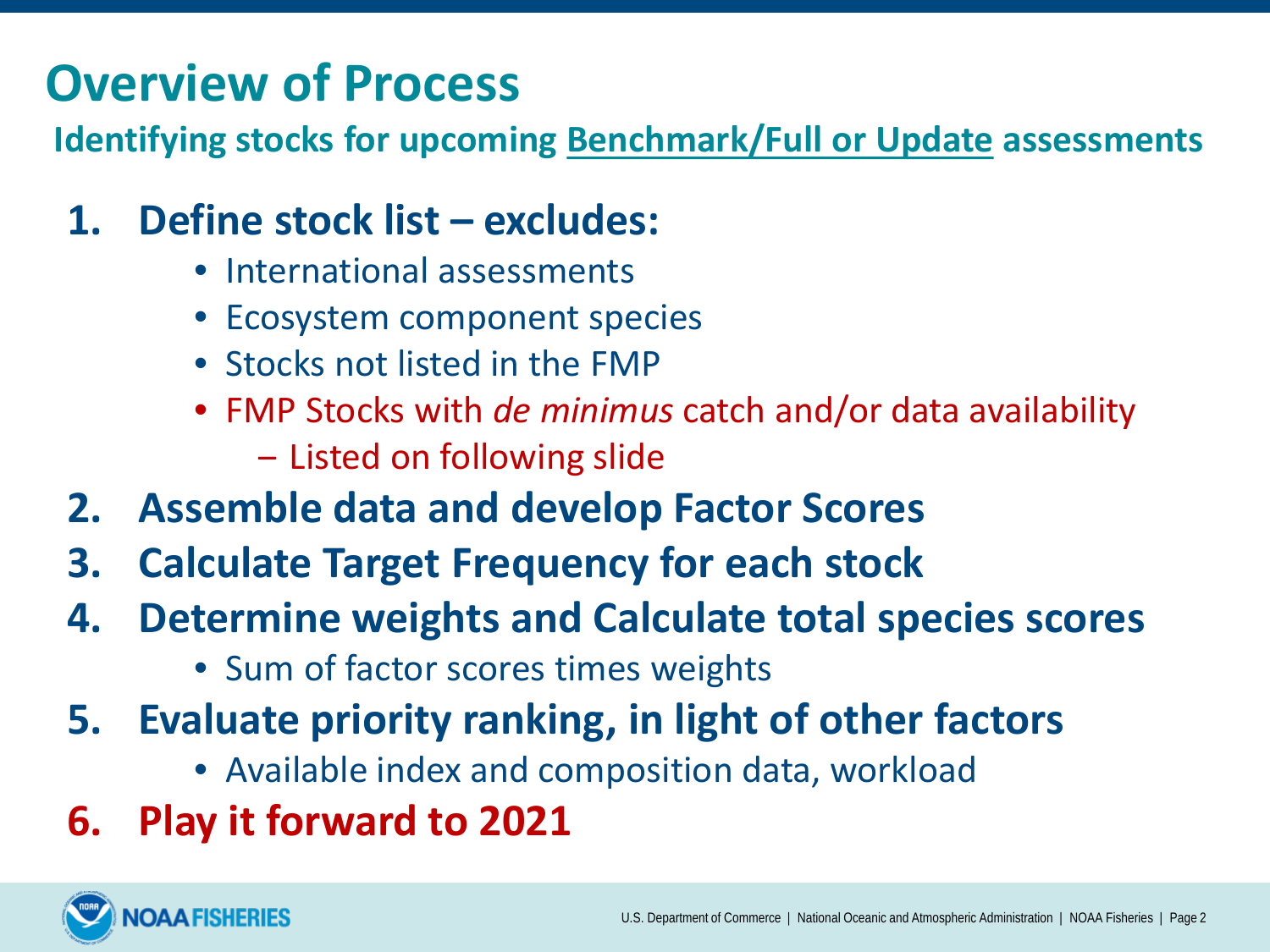# **Excluded Species**

- "Unbolded" names indicate species the were previously excluded from detailed analysis.

- "**Bolded**" names indicate additional species not included in detailed 2018 analysis.

|                               |                    |                                           |                                                           |                                        | <b>All Fishery</b>                                                                |                                          |
|-------------------------------|--------------------|-------------------------------------------|-----------------------------------------------------------|----------------------------------------|-----------------------------------------------------------------------------------|------------------------------------------|
|                               |                    |                                           | <b>Fishery "Value"</b>                                    |                                        | sampling                                                                          | <b>Trawl</b>                             |
|                               |                    | <b>Fishing Mortality</b>                  | Comm.                                                     | Rec.                                   | Lengths                                                                           | <b>Survey</b>                            |
| <b>Species</b>                | 2014-16<br>avg. mt | % of OFL<br>(or OFL<br>contri-<br>bution) | <b>Annual</b><br><b>Avg Ex-ves</b><br>\$1000s,<br>2012-16 | 2012-16<br>landed<br>mts * rel.<br>wts | Annual average,<br>$2002 - 11;$<br><b>Coastwide; Rec</b><br>and Comm,<br>combined | Average<br>2012-15:<br># of pos.<br>tows |
| <b>Bronzespotted Rockfish</b> | 0.0                | 1%                                        | \$0                                                       |                                        |                                                                                   |                                          |
| <b>Butter Sole</b>            | 0.4                | 9%                                        | \$1                                                       |                                        | 6                                                                                 | 10                                       |
| <b>Calico Rockfish</b>        | 0.4                | no OFLc                                   | \$0                                                       | $\mathbf{1}$                           | 320                                                                               | 6                                        |
| chameleon RF                  |                    |                                           |                                                           |                                        |                                                                                   |                                          |
| <b>Curlfin sole</b>           | 7.2                | 87%                                       | \$3                                                       | $\mathbf 0$                            | 40                                                                                | 72                                       |
| <b>Freckled Rockfish</b>      | 0.0                | no OFLc                                   | \$0                                                       |                                        | 12                                                                                |                                          |
| <b>Greenblotched Rockfish</b> | 0.5                | 2%                                        | \$1                                                       | $\mathbf{1}$                           | 84                                                                                | 12                                       |
| halfbanded RF                 | 3.2                | no OFLc                                   |                                                           | $\overline{7}$                         | 226                                                                               | 49                                       |
| harlequin RF                  | 0.0                | no OFLc                                   |                                                           |                                        | $\Omega$                                                                          |                                          |
| <b>Leopard Shark</b>          | 36.2               | 22%                                       | \$8                                                       | 36                                     | 144                                                                               |                                          |
| <b>Mexican RF</b>             | 0.1                | 1%                                        | \$0                                                       |                                        | 4                                                                                 |                                          |
| pink rockfish                 |                    | 1%                                        | \$0                                                       |                                        | $\mathbf{1}$                                                                      | $\overline{2}$                           |
| Pinkrose Rockfish             | 0.0                | no OFLc                                   | \$0                                                       |                                        | 4                                                                                 |                                          |
| Pygmy Rockfish                | 0.0                | no OFLc                                   | \$0                                                       |                                        | 0                                                                                 | 9                                        |
| <b>Redstripe Rockfish</b>     | 5.7                | 2%                                        | \$2                                                       |                                        | 159                                                                               | 14                                       |
| <b>Rosethorn Rockfish</b>     | 3.6                | 24%                                       | \$2                                                       | $\overline{0}$                         | 112                                                                               | 50                                       |
| <b>Rosy Rockfish</b>          | 7.1                | 15%                                       | \$1                                                       | 22                                     | 953                                                                               |                                          |
| <b>Shortbelly Rockfish</b>    | 19.0               | 0.3%                                      | \$1                                                       |                                        |                                                                                   | 59                                       |
| <b>Silvergray Rockfish</b>    | 2.6                | 2%                                        | \$2                                                       |                                        | 22                                                                                | $\overline{7}$                           |
| <b>Stripetail Rockfish</b>    | 17.5               | 27%                                       | \$1                                                       |                                        | 42                                                                                | 137                                      |
| <b>Swordspine Rockfish</b>    | 0.1                | 1%                                        |                                                           |                                        | 4                                                                                 | $\overline{3}$                           |
| <b>Tiger Rockfish</b>         | 1.0                | 124%                                      | \$3                                                       | 4                                      | 174                                                                               |                                          |
| <b>Yellowmouth Rockfish</b>   | 2.8                | 1%                                        | \$5                                                       |                                        | 102                                                                               | $\overline{2}$                           |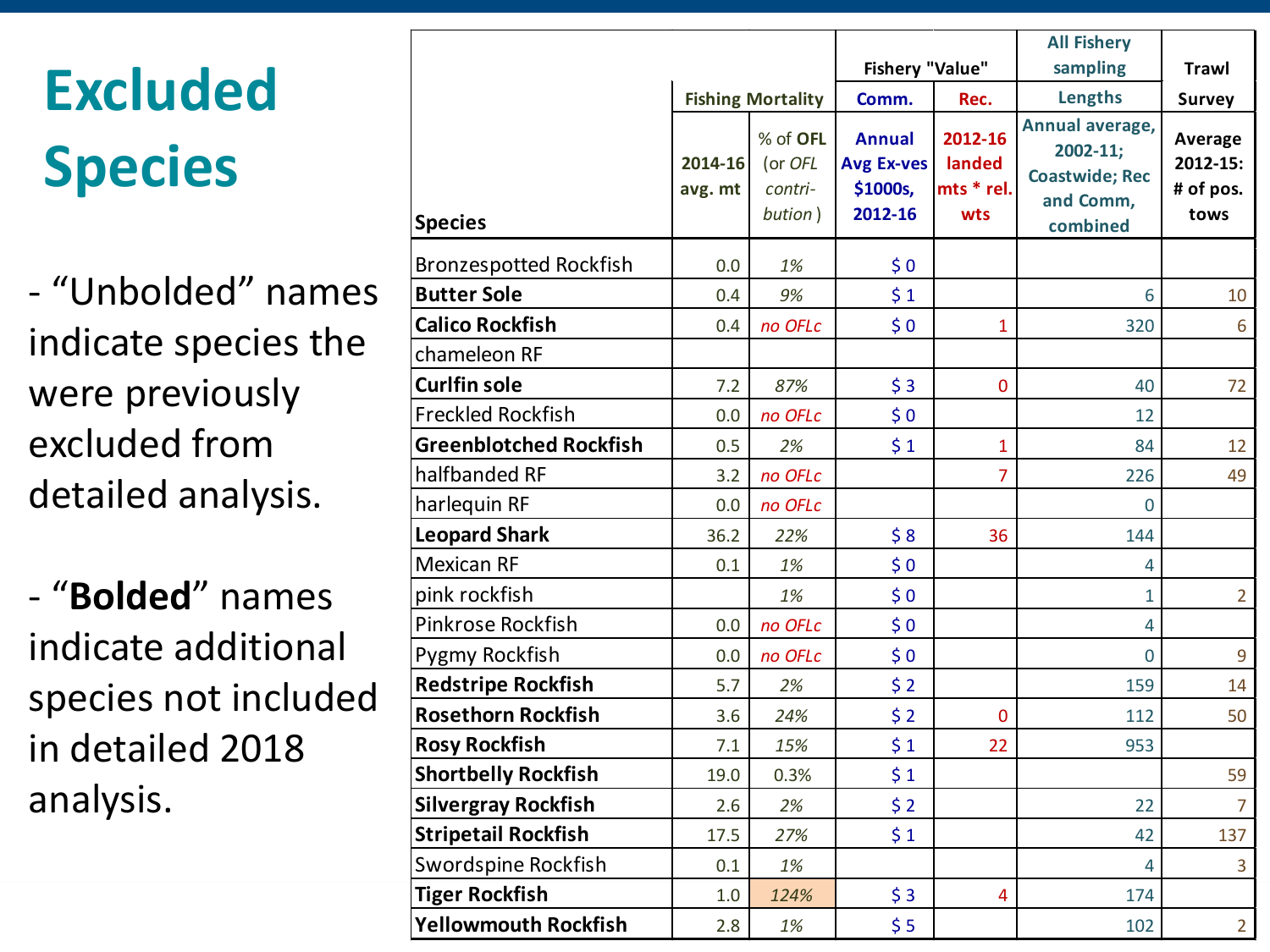|                 | <b>Category</b>                         | <b>Factors</b>                                                             | <b>Source/Basis</b>                                                                                              | Range     |
|-----------------|-----------------------------------------|----------------------------------------------------------------------------|------------------------------------------------------------------------------------------------------------------|-----------|
| <b>Factor</b>   |                                         | <b>Commercial Fishery</b>                                                  | Landed Ex-vessel Revenue, from                                                                                   | $0 - 10$  |
| <b>Scoring</b>  |                                         | Importance<br><b>Recreational Fishery</b>                                  | PacFIN (transformed)<br>Weighted Landed catch, from                                                              |           |
|                 |                                         | Importance                                                                 | <b>RecFIN (transformed)</b>                                                                                      | $0 - 10$  |
| <b>Overview</b> | <b>FISHERY</b>                          |                                                                            | Tribal Comm Revenue +                                                                                            |           |
|                 | <b>Importance</b>                       | Importance to Subsistence                                                  | <b>Subsistence input from Habitat</b>                                                                            | $0 - 10$  |
|                 |                                         |                                                                            | <b>Assmt. &amp; Tribes</b>                                                                                       |           |
|                 |                                         | <b>Constituent Demand/</b>                                                 | <b>Higher Value to fleet or area</b>                                                                             | $0 - 10$  |
|                 |                                         | <b>Choke Stock</b>                                                         | & Constraining Species                                                                                           |           |
|                 |                                         | <b>Non-Catch Value</b>                                                     | <b>Scuba/snorkel Viewing</b>                                                                                     | $0 - 10$  |
|                 | <b>STOCK</b>                            | <b>Rebuilding Status</b>                                                   | Assessed Status + Rebuilding Proj.                                                                               | $0 - 10$  |
|                 | <b>Status</b>                           | <b>Relative Stock Abundance</b>                                            | Latest assessed depletion or PSA                                                                                 | $1 - 10$  |
|                 |                                         | <b>Relative Fishing Mortality</b>                                          | <b>Groundfish Mortality Reports</b>                                                                              | $1 - 10$  |
|                 | <b>ECOSYSTEM</b>                        | Key Role in Ecosystem                                                      | Top-down and bottom-up diet                                                                                      | $0 - 10$  |
|                 | <b>Importance</b>                       |                                                                            | impacts on managed/protected sp.                                                                                 |           |
|                 |                                         | <b>Unexpected Stock Trends</b>                                             | No scoring system yet. Only sabl. &<br>petrale updated since 2016.                                               | $0 - 10$  |
|                 | <b>ASSMT Info</b> Information Available |                                                                            | <b>Updated Steepness Prior; New</b><br>availability of trend or comp data;<br>Ability to fix prior assmt. issues | $0 - 10$  |
|                 |                                         | <b>Years Since Assessment</b><br>relative to Target<br>Frequency, adjusted | Assessment output, and Fishery<br><b>Factor scores</b>                                                           | $(-3)-10$ |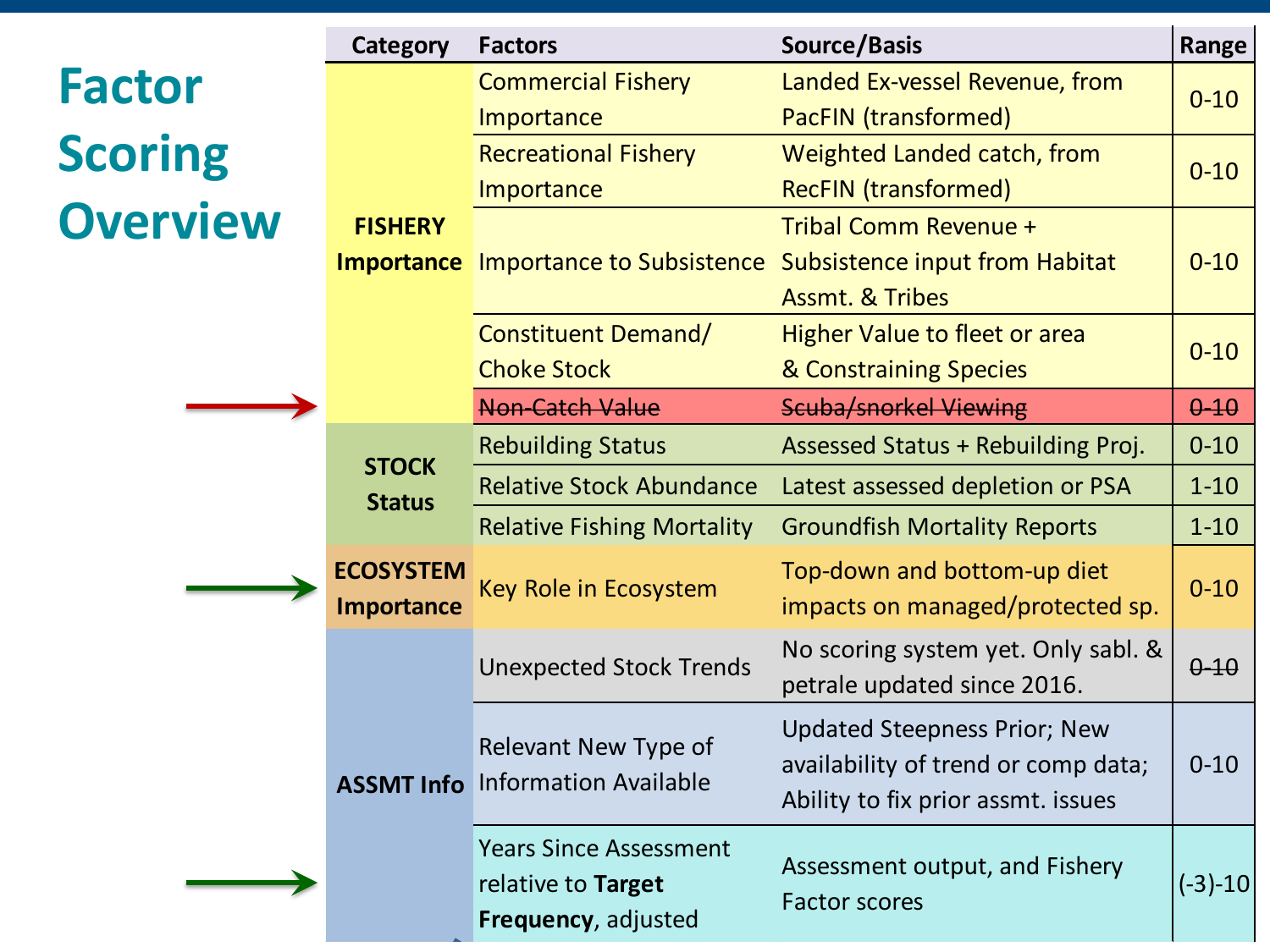## **Fishery Importance – Commercial**

#### **Description:**

- Score based on transformed ex-vessel value of landed catch
	- New exponential approach to transformation
- Preserves rank order, but reduces range & inter-species differences
- Scaled against most valuable *regional* groundfish stock
- Does not include tribal landings

#### **Point Range:** 0-10

- Ex-vessel revenue,
- Averaged over years 2012-16
- Obtained from PacFIN

| nal |                              |               |                |
|-----|------------------------------|---------------|----------------|
|     | <b>Top-15 Species</b>        | <b>Factor</b> | <b>Revenue</b> |
|     |                              | <b>Score</b>  | \$1000s        |
|     | <b>Sablefish</b>             | 10.0          | 118,143        |
|     | Dover sole                   | 8.0           | 33,708         |
|     | <b>Petrale sole</b>          | 7.7           | 28,080         |
|     | <b>Shortspine thornyhead</b> | 6.9           | 14,706         |
|     | <b>Lingcod</b>               | 5.9           | 6,529          |
|     | <b>Yellowtail Rockfish</b>   | 5.8           | 5,916          |
|     | Longspine thornyhead         | 5.5           | 4,381          |
|     | <b>Black rockfish</b>        | 5.4           | 3,847          |
|     | <b>Longnose Skate</b>        | 5.4           | 3,688          |
|     | <b>Cabezon</b>               | 5.1           | 2,767          |
|     | <b>Widow Rockfish</b>        | 5.1           | 2,684          |
|     | <b>Gopher Rockfish</b>       | 4.8           | 1,970          |
|     | <b>Pacific cod</b>           | 4.8           | 1,896          |
|     | <b>Arrowtooth flounder</b>   | 4.7           | 1,889          |
|     | <b>Brown Rockfish</b>        | 4.7           | 1,864          |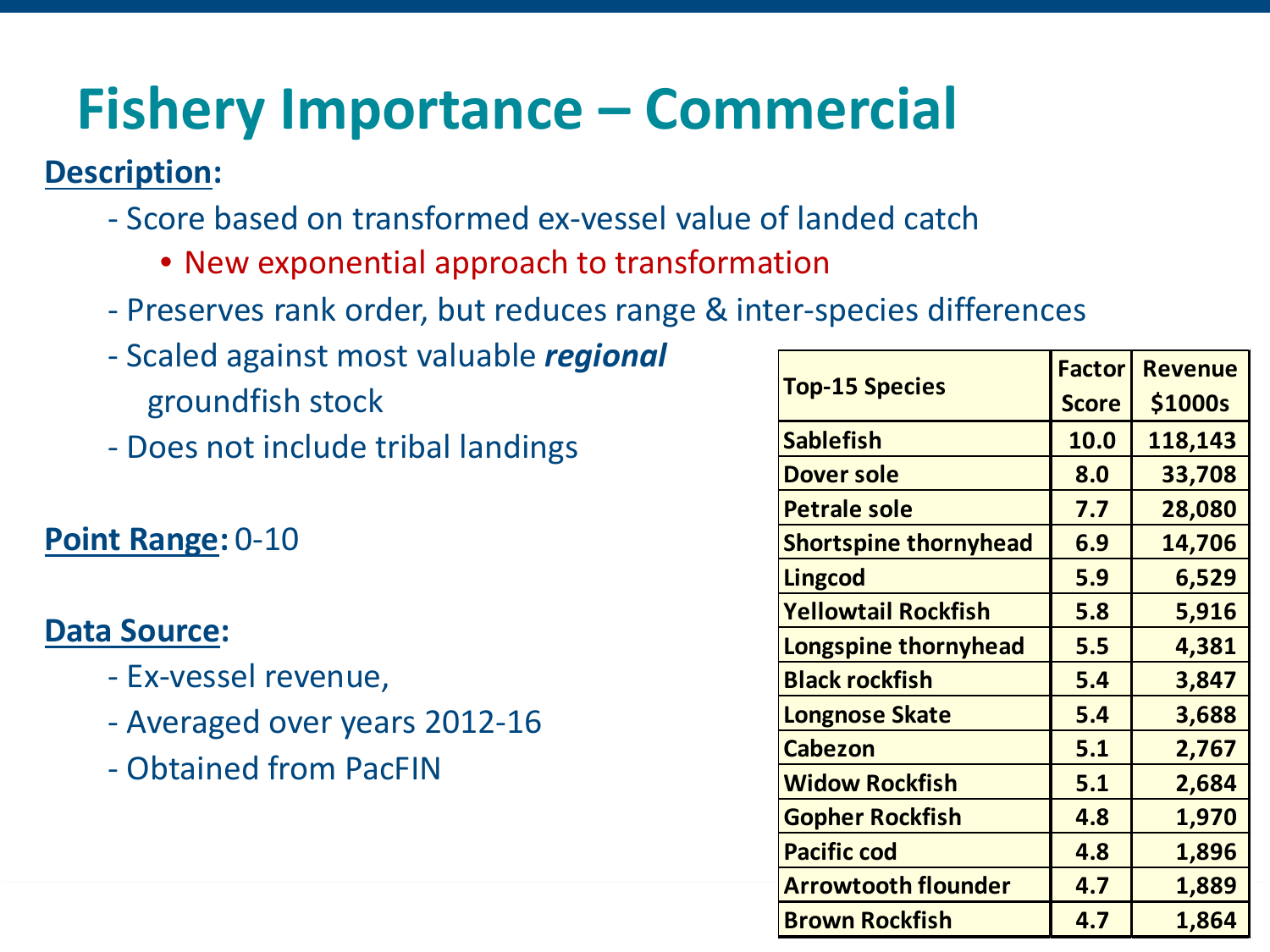### **Fishery Importance – Recreational**

#### **Description:**

- No comparable metric to commercial revenue for rec. fishery
- Landed weight alone ignores differential species value to anglers
- Applying relative weights ('pseudo-prices') from 2016 to landed mts;
	- these range from 0.5 to 2.0
- Resulting 'pseudo-revenues' are scored in the same manner as Comm. Revenues (with the new exponential transformation)

**Point Range:** 0-10

- Landings from RecFIN;
- Summed over 2012-2016
- Weights developed with State agency staff & Angler representatives in 2016

|                        |                            | <b>Factor</b> | <b>Pseudo-</b> | <b>Landed</b> |
|------------------------|----------------------------|---------------|----------------|---------------|
| d in                   | <b>Top-15 Species</b>      | <b>Score</b>  | <b>Revenue</b> | mts           |
| ΞŚ                     | <b>Black rockfish</b>      | 10.00         | 8,695          | 4,592         |
|                        | <b>Lingcod</b>             | 9.89          | 8,191          | 4,138         |
| n)                     | <b>Vermilion Rockfish</b>  | 7.85          | 2,263          | 1,197         |
|                        | <b>Blue Rockfish</b>       | 7.10          | 1,300          | 710           |
|                        | California scorpionfish    | 6.74          | 971            | 486           |
|                        | <b>Copper Rockfish</b>     | 6.73          | 963            | 590           |
|                        | <b>Bocaccio</b>            | 6.68          | 924            | 499           |
|                        | <b>Brown Rockfish</b>      | 6.23          | 628            | 433           |
|                        | Yellowtail Rockfish        | 6.18          | 598            | 506           |
| $\mathsf{C}\mathsf{V}$ | <b>Cabezon</b>             | 5.64          | 359            | 307           |
|                        | <b>Gopher Rockfish</b>     | 5.41          | 285            | 263           |
| 016                    | <b>Pacific Sanddab</b>     | 5.31          | 259            | 317           |
|                        | <b>Olive Rockfish</b>      | 5.11          | 208            | 180           |
|                        | <b>Squarespot Rockfish</b> | 4.82          | 151            | 84            |
|                        | <b>Starry Rockfish</b>     | 4.58          | 114            | 103           |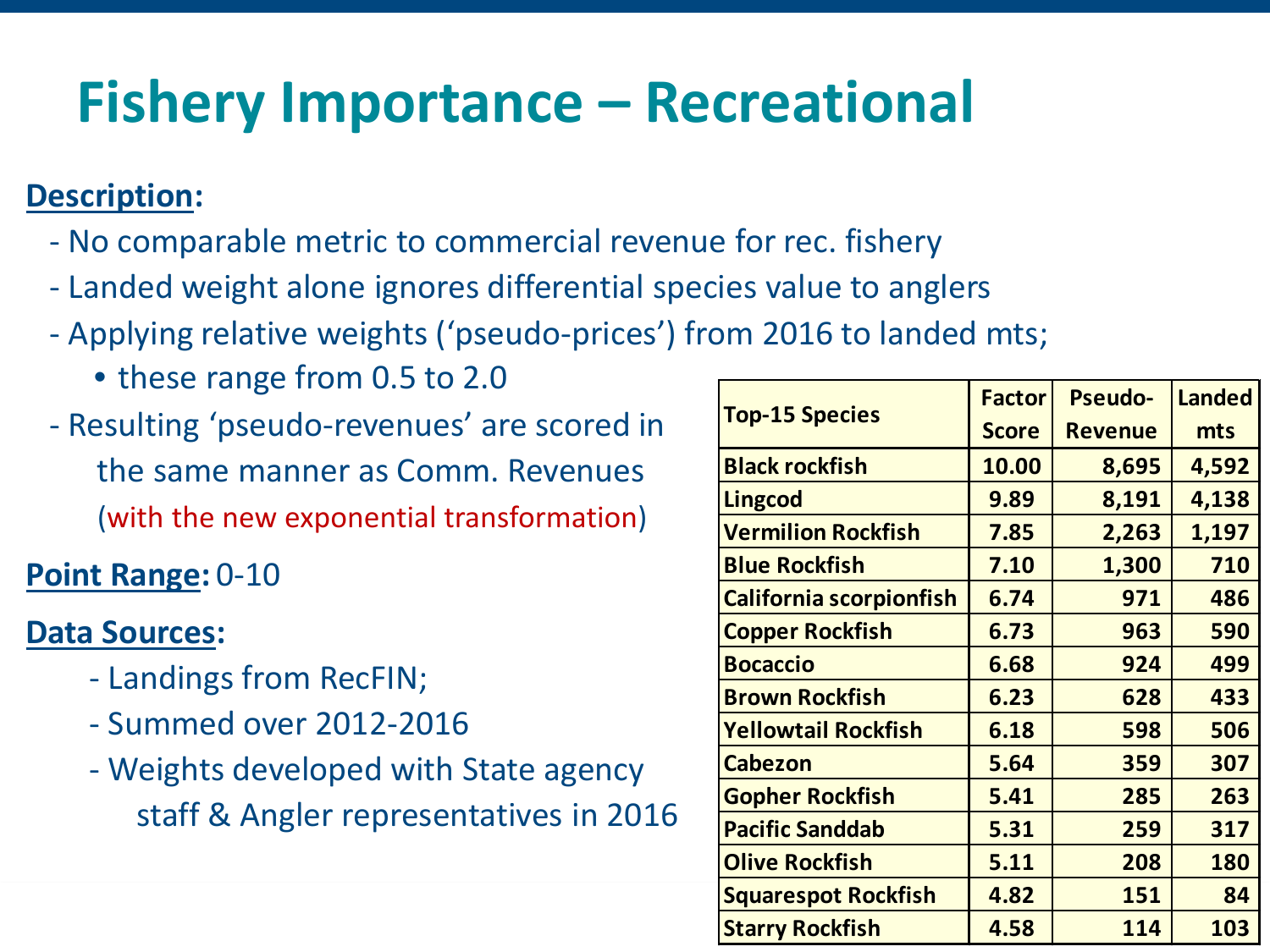## **Fishery Importance – Subsistence (Tribal)**

#### **Description:**

- Interpreted as Tribal fishery importance
	- Includes both tribal commercial landings and subsistence importance
- Commercial portion is scored as non-Tribal commercial, but 0-7
- Subsistence scored 0-3

### **Point Range:** 0-10

- Tribal revenues from PacFIN
	- Summed over 2012-16
- Subsistence scores based on feedback received during NW Regional Habitat Assessment Prioritization process (Makah and Quinault tribal responses) - Additional feedback from Tribal GMT rep.

|      |                            | <b>Factor</b> | <b>Revenue</b> | Subsist.       |
|------|----------------------------|---------------|----------------|----------------|
|      | <b>Top-15 Species</b>      | <b>Score</b>  | \$1000s        | <b>Score</b>   |
|      | <b>Sablefish</b>           | 10.0          | 14,095         | 3              |
|      | <b>Yellowtail Rockfish</b> | 7.9           | 1,894          | $\overline{3}$ |
|      | <b>Pacific cod</b>         | 7.6           | 1,354          | 3              |
|      | <b>Petrale sole</b>        | 6.9           | 1,854          | $\overline{2}$ |
|      | <b>Lingcod</b>             | 6.7           | 409            | $\overline{3}$ |
|      | <b>Canary rockfish</b>     | 5.3           | 28             | 3              |
|      | <b>Rex Sole</b>            | 5.2           | 175            | $\overline{2}$ |
|      | <b>Dover sole</b>          | 5.2           | 380            | 1.5            |
|      | <b>English sole</b>        | 5.0           | 320            | 1.5            |
| ıt   | <b>Widow Rockfish</b>      | 5.0           | 127            | $\overline{2}$ |
|      | <b>Rougheye Rockfish</b>   | 4.9           | 113            | $\overline{2}$ |
| es)  | <b>Black rockfish</b>      | 4.1           | 0.5            | $\overline{3}$ |
| rep. | <b>Longnose Skate</b>      | 4.0           | 13             | $\overline{2}$ |
|      | <b>Shortraker Rockfish</b> | 3.8           | $\overline{7}$ | $\overline{2}$ |
|      | <b>Yelloweye Rockfish</b>  | 3.5           | $\overline{2}$ | $\overline{2}$ |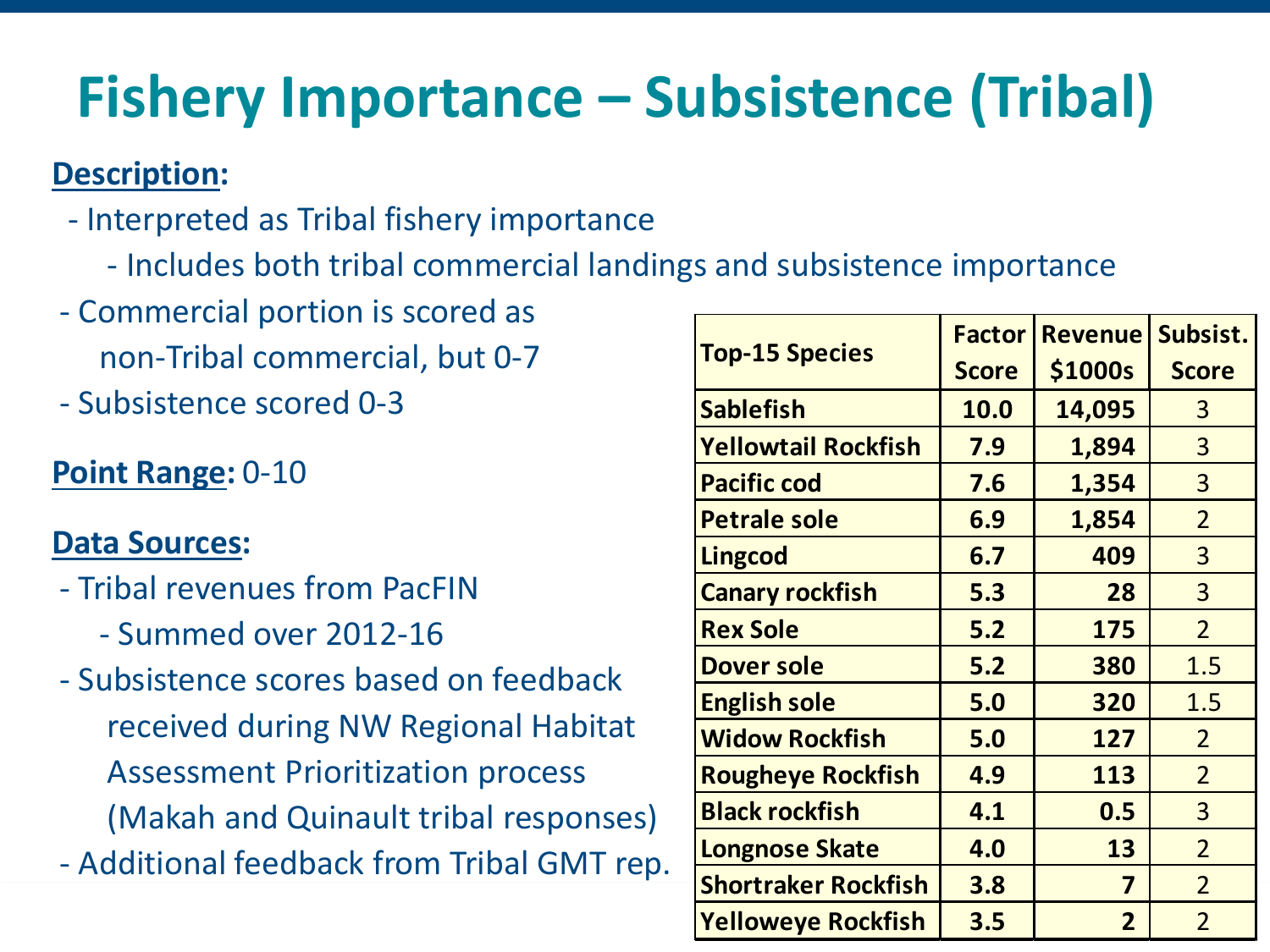### **Fishery Importance – Rebuilding Status**

#### **Description:** Includes rebuilding, ESA-listed stocks

#### **Point Range:** 0-10

#### **Scoring:**

- 0 points = Stock does not have a rebuilding plan
- 3 points = Recently rebuilt stock with impacted landings history:

#### **- 3 points shifted to Constituent Demand Factor in 2018 analysis**

- 4 points = Stock projected to rebuild > 20 years (reduced from 7)
- 6 points = Stock projected to rebuild within 20 years (reduced from 8)
- 9 points = Stock projected to be rebuilt by next assessment
- 10 points = Stock has a rebuilding plan, but biomass is still declining

- **-** Stock status
- **-** Recent assessments and rebuilding plans

| <b>Top Species</b>        | <b>Factor</b> |
|---------------------------|---------------|
|                           | <b>Score</b>  |
| <b>Cowcod</b>             |               |
| <b>Yelloweye Rockfish</b> |               |

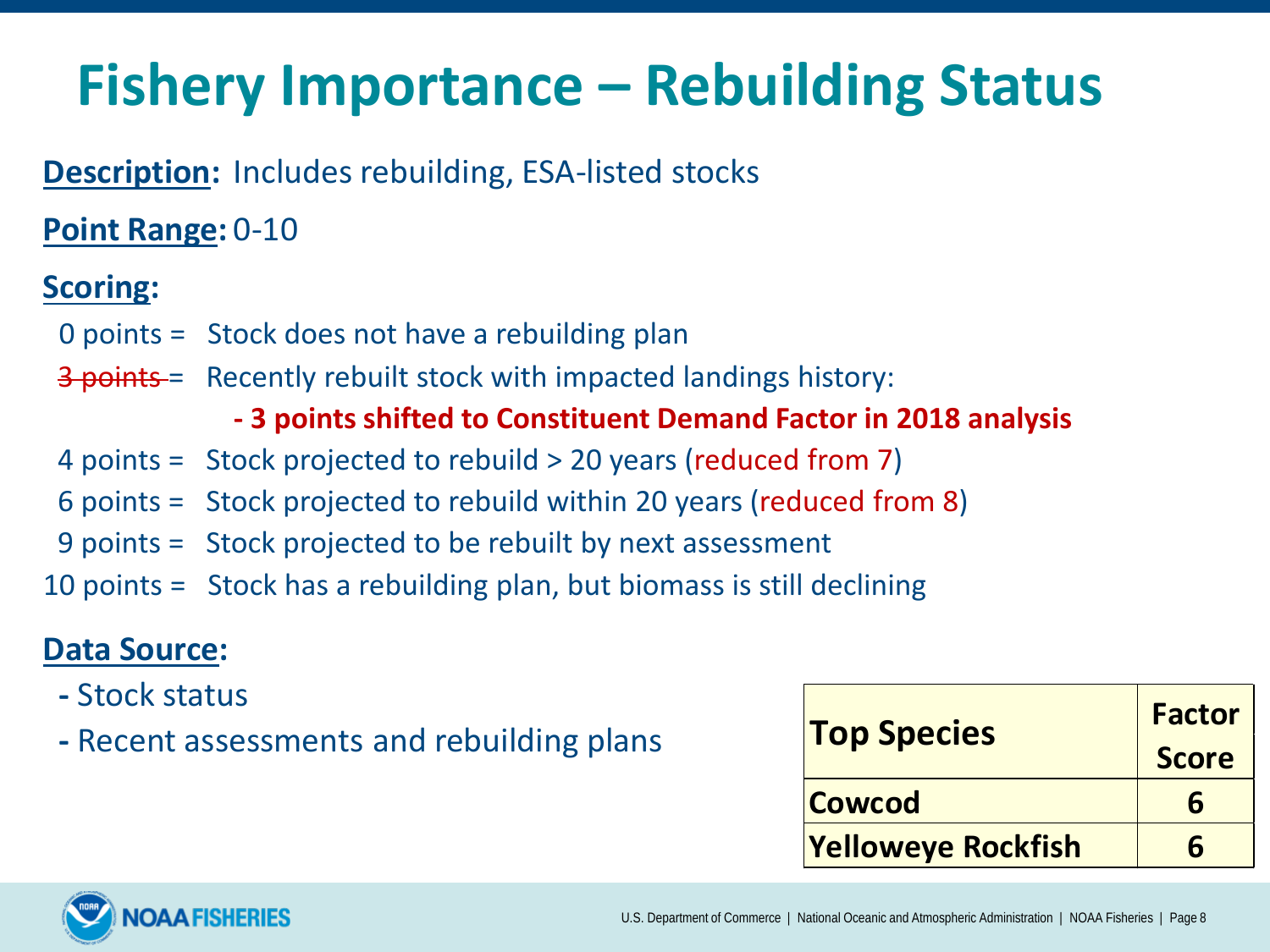# **Fishery Importance – Choke Species and**

### **Constituent Demand**

#### **Description:**

- Stocks that constrain the catch of other healthy stocks, esp. rebuilding stocks
- Species that are more important to a specific fleet or area than reflected in the coastwide comm/rec ranks
- Recently rebuilt stocks with restricted 2012-16 catch histories, during rebuilding, got 3 additional points in Const. Demand

### **Point Range:** 0-10

- Level and attainment of ACL
- Commercial ranks: Overall & by fleet, state
- Recreational ranks: Overall & by state

|        |                                    | <b>Factor</b> | <b>Choke</b>            | Const.                  |
|--------|------------------------------------|---------------|-------------------------|-------------------------|
|        | <b>Top-15 Species (&amp; ties)</b> | <b>Score</b>  | stock                   | <b>Demand</b>           |
|        | <b>Yelloweye Rockfish</b>          | 10.0          | 10                      |                         |
|        | <b>Cowcod</b>                      | 9.0           | 9                       |                         |
| r      | <b>Bocaccio</b>                    | 5.0           |                         | 5                       |
|        | <b>Canary rockfish</b>             | 5.0           |                         | 5                       |
|        | <b>Darkblotched rockfish</b>       | 4.0           |                         | $\overline{4}$          |
|        | Pacific ocean perch                | 4.0           |                         | 4                       |
|        | <b>Blackgill Rockfish</b>          | 3.0           | $\mathbf{1}$            | $\overline{2}$          |
|        | <b>Pacific cod</b>                 | 3.0           |                         | $\overline{\mathbf{3}}$ |
|        | <b>Widow Rockfish</b>              | 3.0           |                         | $\overline{\mathbf{3}}$ |
|        | <b>Bank Rockfish</b>               | 2.0           |                         | $\overline{2}$          |
|        | <b>Black rockfish</b>              | 2.0           |                         | $\overline{2}$          |
| lding, | <b>Brown Rockfish</b>              | 2.0           |                         | $\overline{2}$          |
| and    | California scorpionfish            | 2.0           | $\mathbf{1}$            | $\overline{\mathbf{1}}$ |
|        | <b>Copper Rockfish</b>             | 2.0           |                         | $\overline{2}$          |
|        | <b>English sole</b>                | 2.0           |                         | $\overline{2}$          |
|        | <b>Longnose Skate</b>              | 2.0           |                         | $\overline{2}$          |
|        | <b>Rock Sole</b>                   | 2.0           |                         | $\overline{2}$          |
|        | <b>Rougheye Rockfish</b>           | 2.0           | $\mathbf{1}$            | $\mathbf{1}$            |
|        | <b>Shortraker Rockfish</b>         | 2.0           | $\overline{\mathbf{1}}$ | $\mathbf{1}$            |
| state  | <b>Spiny dogfish</b>               | 2.0           |                         | $\overline{2}$          |
|        | <b>Treefish Rockfish</b>           | 2.0           | $\mathbf{1}$            | $\mathbf{1}$            |
|        | <b>Vermilion Rockfish</b>          | 2.0           |                         | $\overline{2}$          |
|        | <b>Yellowtail Rockfish</b>         | 2.0           |                         | $\overline{2}$          |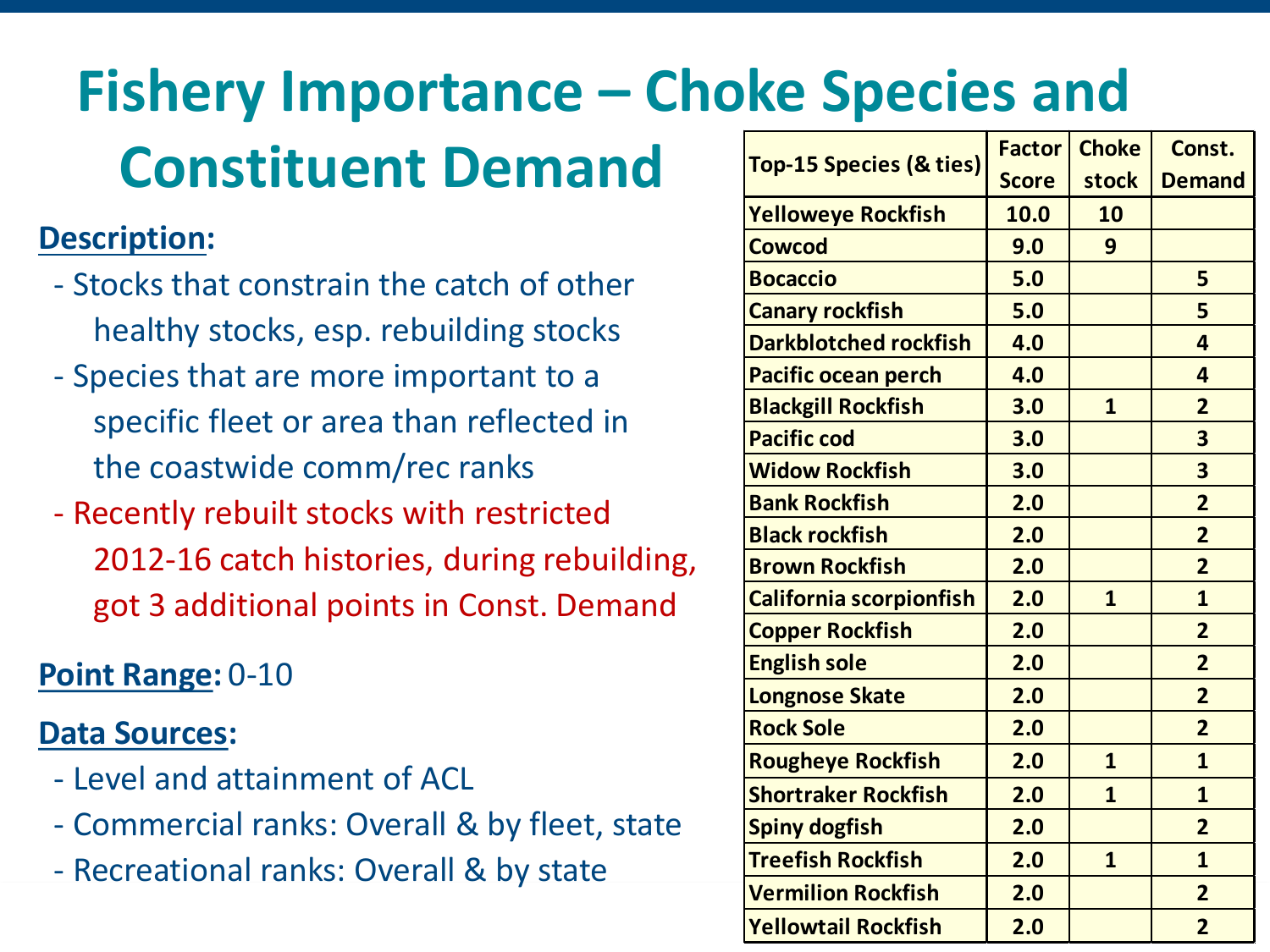### **Fishery Importance – Non-Catch Value**

#### **Description:**

- Value in addition to those associated with harvest
- Although some traditional sources of non-consumptive value apply, there is not a clear differentiation of these values among groundfish species

### - **This Factor is no longer included!**

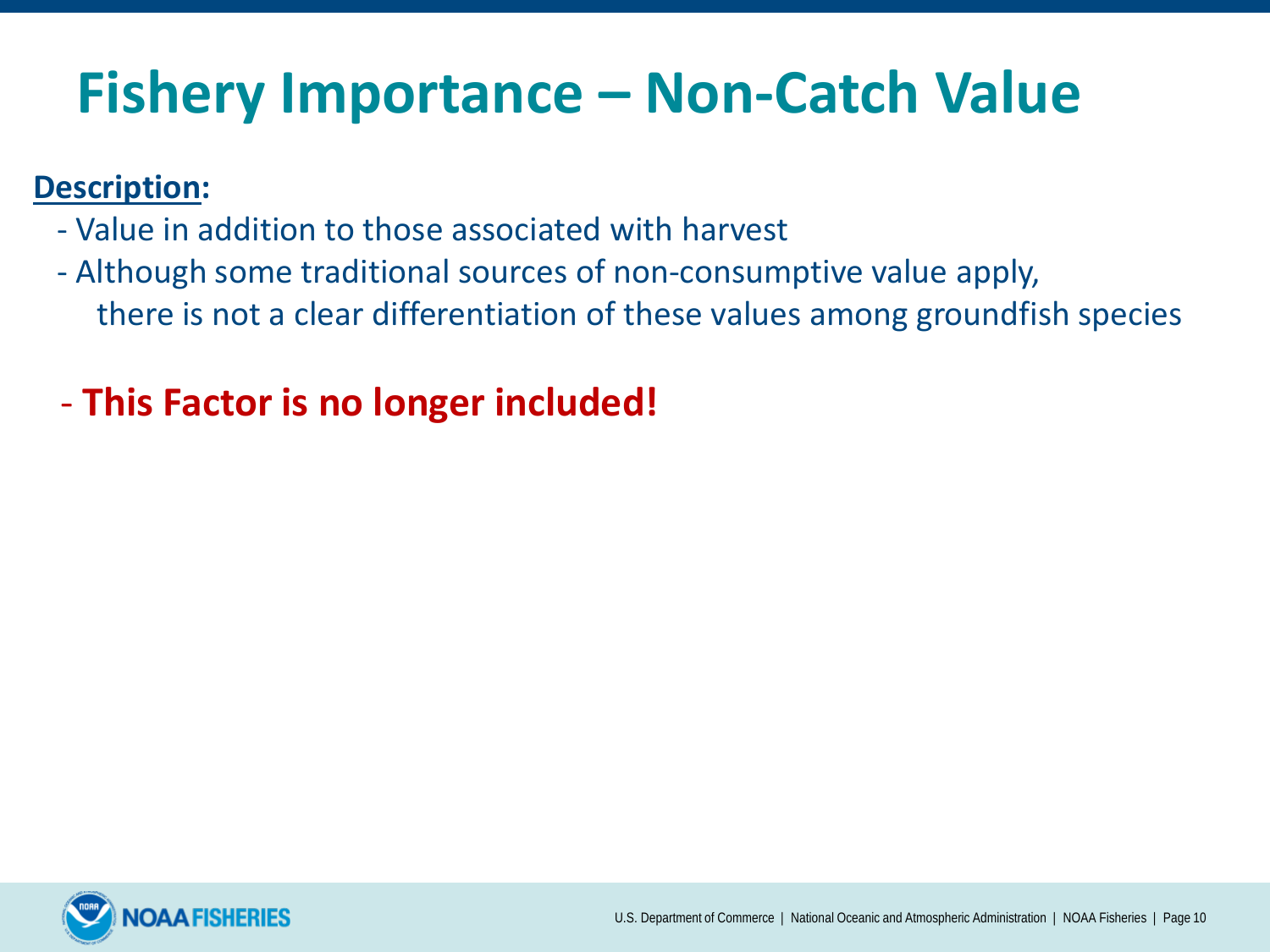### **Stock Status – Biomass**

- Based on latest relative spawning biomass (depletion ratio), when available
- PSA (Vulnerability) scores **used** when depletion is unknown (*italicized* PSAs not used)

**Point Range:** Possible points 1-10

**Data Sources:** Most recent assessments

& PSA scores



|                | <b>Top-15 Species</b>        |       |                | <b>Factor</b>           |
|----------------|------------------------------|-------|----------------|-------------------------|
|                | (& ties)                     | Dep % | <b>PSA</b>     | <b>Score</b>            |
| ass            | <b>Cowcod</b>                | 34%   | 2.13           | $\overline{\mathbf{z}}$ |
|                | <b>Yelloweye Rockfish</b>    | 28%   | $\overline{2}$ | $\overline{\mathbf{z}}$ |
|                | <b>Bank Rockfish</b>         |       | 2.02           | 6                       |
|                | <b>Quillback Rockfish</b>    |       | 2.22           | 6                       |
| t used)        | <b>Redbanded Rockfish</b>    |       | 2.02           | 6                       |
|                | <b>Shortraker Rockfish</b>   |       | 2.25           | 6                       |
|                | <b>Speckled Rockfish</b>     |       | 2.1            | 6                       |
|                | <b>Vermilion Rockfish</b>    |       | 2.05           | 6                       |
|                | <b>Greenspotted Rockfish</b> | 35%   | 1.98           | 5                       |
|                | <b>Sablefish</b>             | 35%   | 1.64           | 5                       |
| wn<br>(avg.    | <b>Big Skate</b>             |       | 1.99           | $\overline{4}$          |
| depl %)<br>IS. | <b>Black rockfish</b>        | 43%   | 1.94           | $\overline{4}$          |
|                | <b>Blackgill Rockfish</b>    | 39%   | 2.08           | $\overline{\mathbf{4}}$ |
| 1.8<br>(71%)   | <b>Blue/Deacon Rockfish</b>  | 42%   | 2.01           | $\overline{\mathbf{4}}$ |
|                | <b>Brown Rockfish</b>        | 43%   | 1.99           | $\overline{4}$          |
| $= 1.8(55%)$   | <b>Darkblotched rockfish</b> | 40%   | 1.92           | $\overline{4}$          |
|                | <b>Flag Rockfish</b>         |       | 1.97           | $\overline{4}$          |
| (50%)<br>$= 2$ | <b>Grass Rockfish</b>        |       | 1.89           | $\overline{\mathbf{4}}$ |
|                | <b>Honeycomb Rockfish</b>    |       | 1.97           | $\overline{4}$          |
|                | <b>Olive Rockfish</b>        |       | 1.87           | $\overline{4}$          |
|                | <b>Squarespot Rockfish</b>   |       | 1.86           | $\overline{4}$          |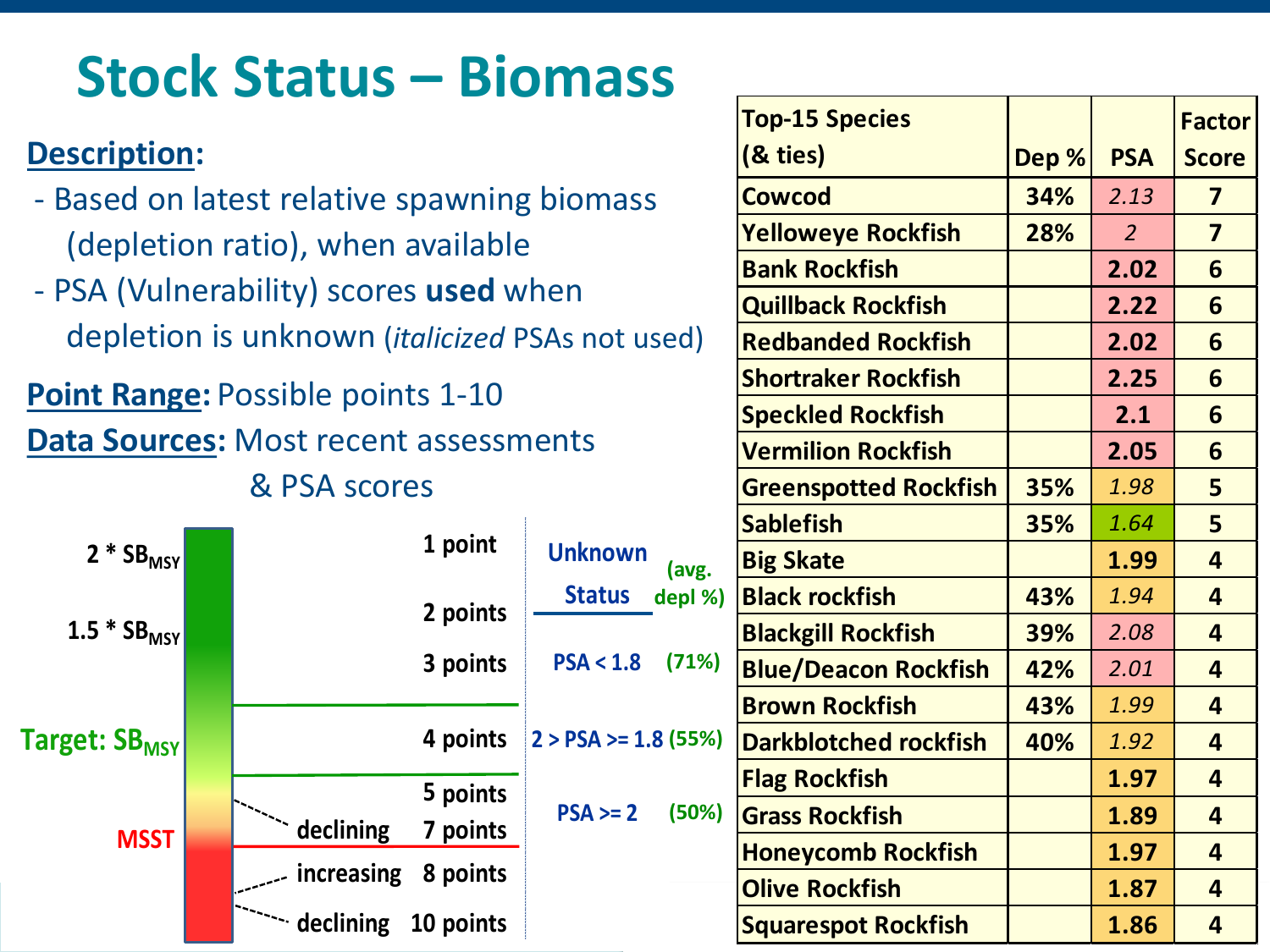### **Stock Status –Fishing Mortality**

**Description:** Based on current fishing mortality & **OFL**s (or *OFL contributions*)

**Top-15 Species (& ties)**

**% of OFL (***contr.* **)**

**Squarespot Rockfish** *197%* **-11 10**

**OFL - Catch (mt)**

**Factor Score**

**Point Range:** 1-10 **Data Source:** 2014-16 Mortality Reports & Spex **Scoring:**

|                             |           |                     | <b>Vermilion Rockfish</b>          | 107%                     | $-19$ | 9                       |
|-----------------------------|-----------|---------------------|------------------------------------|--------------------------|-------|-------------------------|
| $> 1.1 * F_{MSY}$           | 10 points | <b>FMSY unknown</b> | <b>Flathead Sole</b>               | 104%                     | $-2$  | 9                       |
|                             |           |                     | <b>Treefish Rockfish</b>           | 100%                     | 0.0   | 9                       |
| $1.1 * F_{MSY}$             |           |                     | <b>Shortraker Rockfish</b>         | 98%                      | 0.4   | 8                       |
|                             | 9 points  |                     | <b>Petrale sole</b>                | 89%                      | 335   | $\overline{\mathbf{z}}$ |
| <b>OFL: F<sub>MSY</sub></b> |           |                     | <b>Quillback Rockfish</b>          | 88%                      |       | $\overline{\mathbf{z}}$ |
|                             | 8 points  |                     | <b>California scorpionfish</b>     | 81%                      | 23    | $\overline{\mathbf{z}}$ |
| $0.9 * F_{MSY}$             |           | catch > 5 mt        | <b>Black &amp; Yellow Rockfish</b> | 80%                      | 6     | $\overline{\mathbf{z}}$ |
|                             | 7 points  |                     | <b>Canary rockfish</b>             | 10%                      | 658   | $\overline{\mathbf{z}}$ |
|                             |           |                     |                                    | <b>Rougheye Rockfish</b> | 74%   | 42                      |
|                             |           |                     | <b>Redbanded Rockfish</b>          | 72%                      | 15    | 5                       |
|                             | 5 points  | catch $\leq$ 5 mt   | <b>Black rockfish</b>              | 72%                      | 445   | 5                       |
|                             | 3 points  |                     | <b>Brown Rockfish</b>              | 69%                      | 56    | 5                       |
|                             |           |                     | <b>Sablefish</b>                   | 65%                      | 2,776 | 5                       |
| 0.25 $*$ $F_{MSY}$          |           |                     | <b>Blue Rockfish</b>               | 59%                      | 130   | 5                       |
|                             | 2 points  |                     | <b>Copper Rockfish</b>             | 56%                      | 113   | 5                       |
| $0.1 * F_{MSY}$             |           |                     | <b>Kelp Rockfish</b>               | 54%                      | 13    | 5                       |
|                             | 1 point   |                     | <b>Big Skate</b>                   | 53%                      | 214   | 5                       |
|                             |           |                     | <b>Cabezon</b>                     | 53%                      | 99    | 5                       |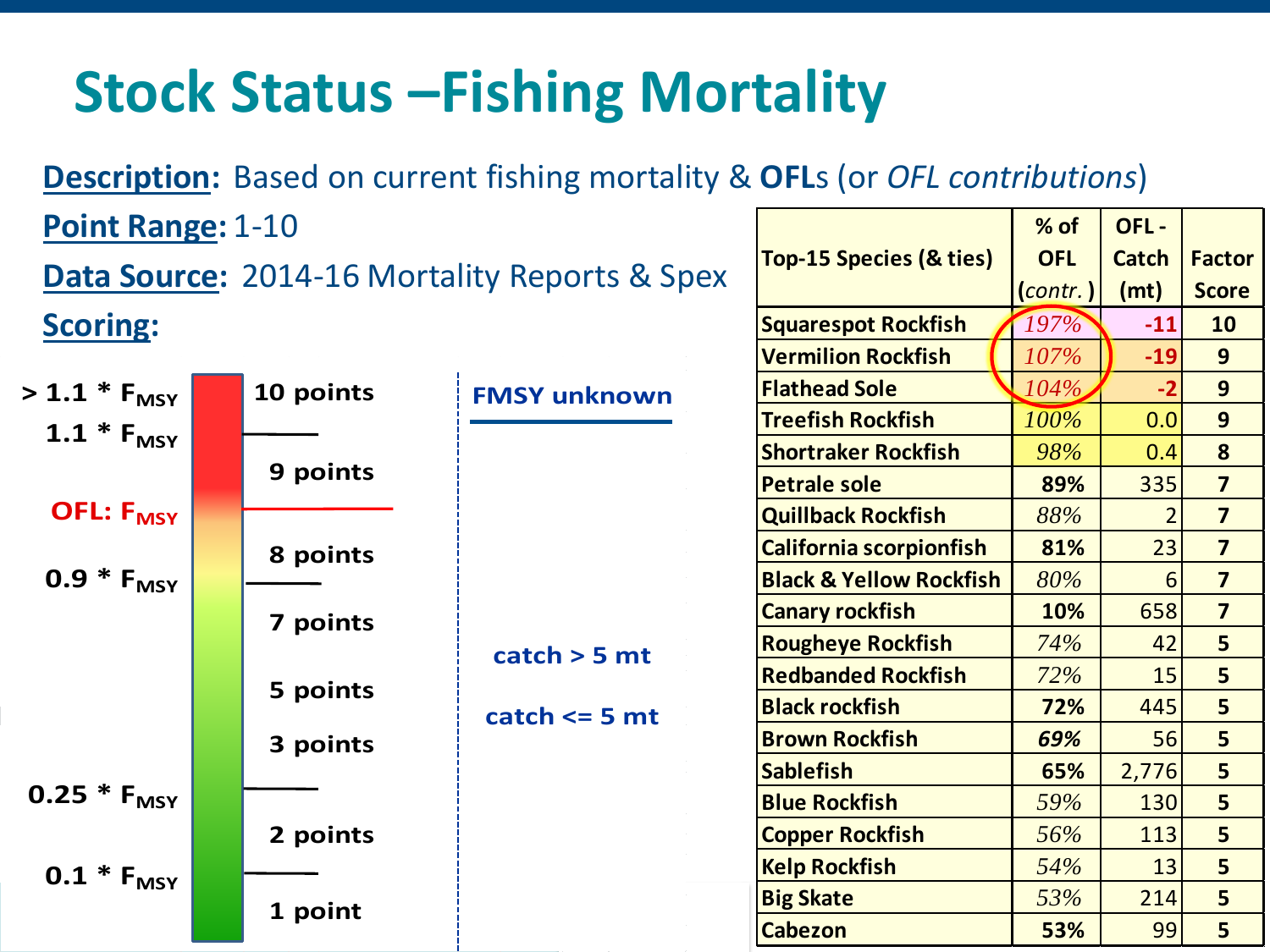### **Ecosystem Importance**

**Description:** New implementation this year (by Kristin Marshall)

Based on Top-down and Bottom-up importance for managed and protected (**M-P**) spp

- **Data Source:** Koehn et al. (2016) Ecopath model
- **Scoring:** Max score of 10 calculated with all species in ecosystem included

| <b>Top-down:</b> what eats M-P species; |                              | <b>Ecosystem</b> | Top-down +    |      |         |
|-----------------------------------------|------------------------------|------------------|---------------|------|---------|
| $max(10) = P.$ hake                     | <b>Top-15 Species</b>        | <b>Factor</b>    | bottom-up     | Top- | bottom- |
|                                         |                              | <b>Score</b>     | <b>scores</b> | down | up      |
| <b>Bottom-up:</b> what M-P species eat; | <b>Spiny dogfish</b>         | 10.000           | 7.35          | 7.02 | 0.33    |
| $max(10)$ = Phytoplankton &             | <b>Sablefish</b>             | 9.589            | 7.05          | 6.66 | 0.39    |
|                                         | <b>Arrowtooth flounder</b>   | 5.701            | 4.19          | 4.04 | 0.15    |
| infauna                                 | <b>Lingcod</b>               | 3.170            | 2.33          | 2.19 | 0.14    |
| 2014-16 avg OFLs (contributions)        | <b>Shortspine thornyhead</b> | 2.018            | 1.48          | 1.02 | 0.47    |
|                                         | <b>Yellowtail Rockfish</b>   | 2.003            | 1.47          | 1.18 | 0.29    |
| used to represent relative              | <b>Longnose Skate</b>        | 1.979            | 1.46          | 1.32 | 0.13    |
| biomass among GF sp                     | <b>Dover sole</b>            | 1.806            | 1.33          | 0.05 | 1.27    |
|                                         | <b>Chilipepper rockfish</b>  | 1.293            | 0.95          | 0.84 | 0.11    |
| Ecopath 'assemblage' scores             | <b>Black rockfish</b>        | 0.952            | 0.70          | 0.63 | 0.07    |
| were distributed among sp.              | <b>Bocaccio</b>              | 0.929            | 0.68          | 0.60 | 0.08    |
|                                         | <b>Petrale sole</b>          | 0.730            | 0.54          | 0.50 | 0.04    |
| using OFLs/contributions                | <b>Widow Rockfish</b>        | 0.478            | 0.35          | 0.19 | 0.16    |
| Point Range: 1-10                       | California scorpionfish      | 0.425            | 0.31          | 0.19 | 0.12    |
|                                         | <b>Pacific cod</b>           | 0.425            | 0.31          | 0.19 | 0.12    |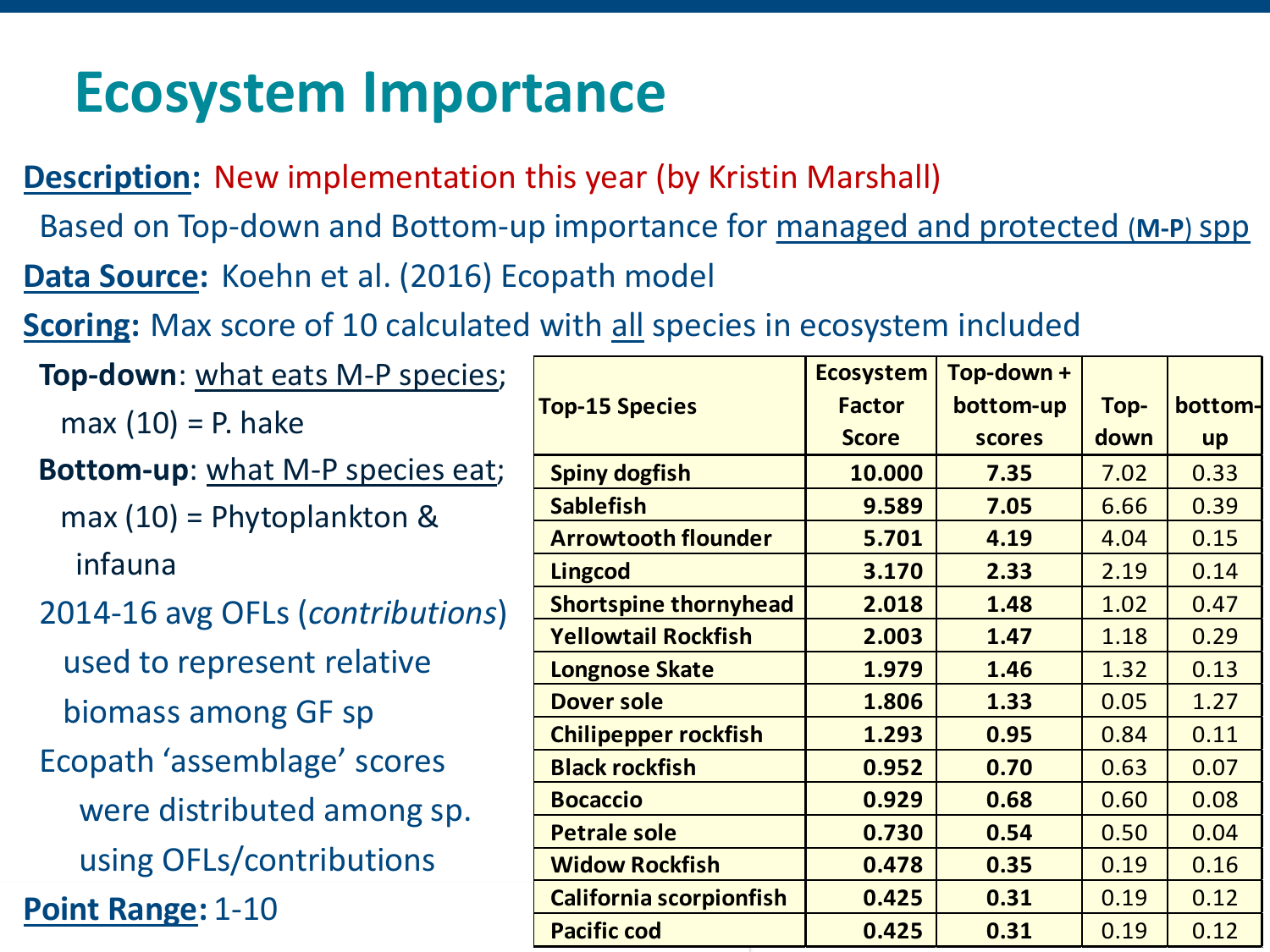### **Assessment – New Information**

#### **Description:**

- Scoring reflects expected availability of significant new data sources or methods to resolve uncertainties from previous assessments, or potential to upgrade the assessment category
- Species assessed in 2017 reset to 0
- Some credit given to unassessed species for available comp or index potential (New in 2018)

**Point Range:** 0-10

#### **Calculation:**

Sum of points in four sub-categories (currently):

- Impact of updating steepness prior
- New source of index data
- New source of composition data
- Previous assessment issues/problems now have have a reasonable expectation of being resolved

**Data Source:** NMFS staff

| ; assessments, |                                    | <b>Factor</b>           |
|----------------|------------------------------------|-------------------------|
| nt category    | <b>Top-15 Species (&amp; ties)</b> | <b>Score</b>            |
|                | <b>Gopher Rockfish</b>             | 8                       |
| es for         | <b>Greenstriped Rockfish</b>       | $\overline{\mathbf{z}}$ |
|                | <b>Longnose Skate</b>              | $\overline{\mathbf{z}}$ |
| w in 2018)     | <b>Splitnose Rockfish</b>          | $\overline{\mathbf{z}}$ |
|                | <b>Vermilion Rockfish</b>          | $\overline{\mathbf{z}}$ |
|                | <b>Big Skate</b>                   | 6                       |
|                | <b>Redbanded Rockfish</b>          | 6                       |
| ently):        | <b>Quillback Rockfish</b>          | 5                       |
|                | <b>Shortraker Rockfish</b>         | 5                       |
|                | <b>Bank Rockfish</b>               | 4                       |
|                | <b>Black and Yellow Rockfisl</b>   | 4                       |
|                | <b>Flag Rockfish</b>               | 4                       |
| now have       | <b>Grass Rockfish</b>              | 4                       |
| ng resolved    | <b>Honeycomb Rockfish</b>          | 4                       |
|                | <b>Kelp Rockfish</b>               | $\overline{a}$          |
|                | <b>Starry Rockfish</b>             | $\overline{4}$          |
|                | <b>Treefish Rockfish</b>           | 4                       |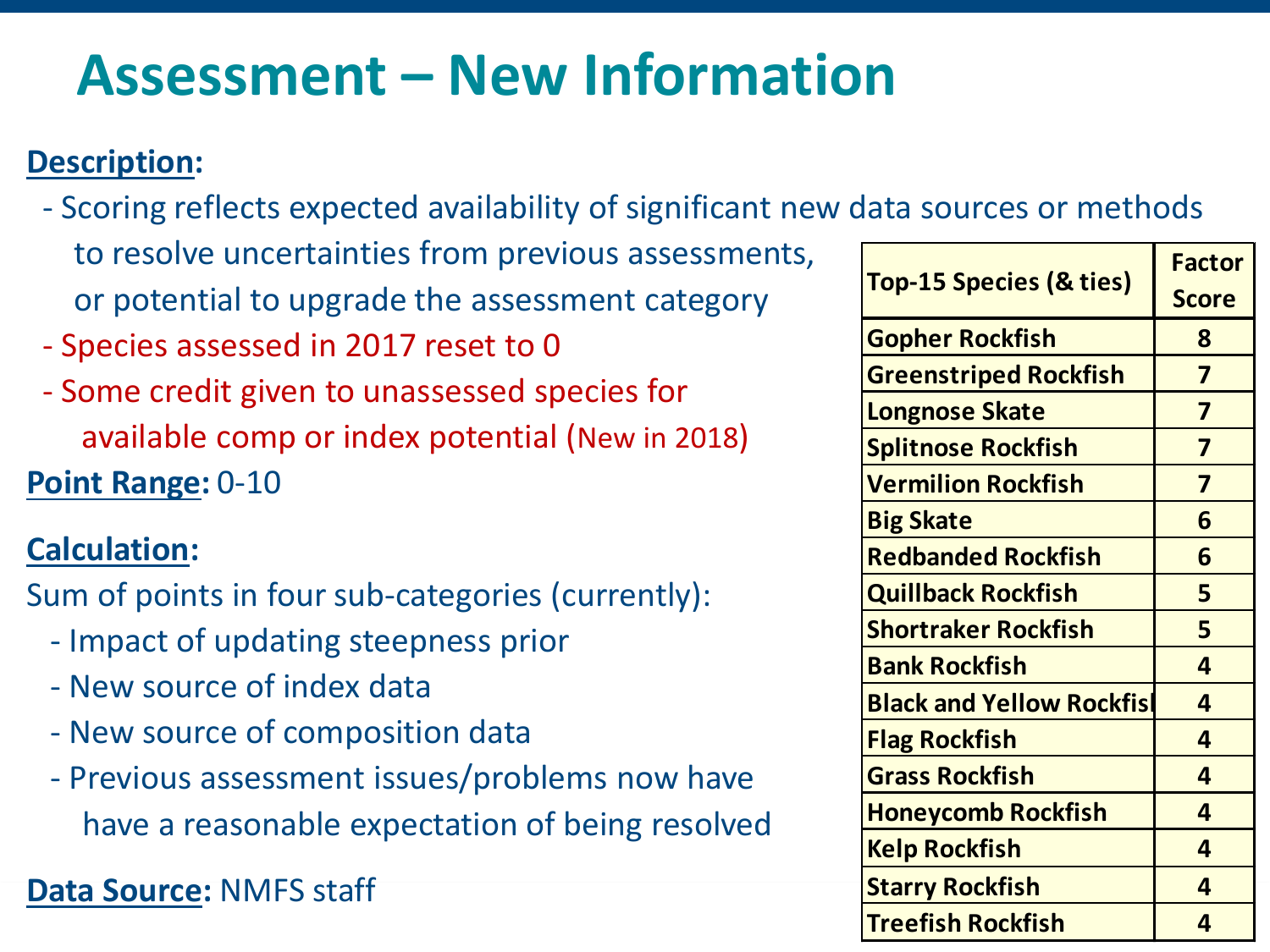### **Target Frequency Details**

Assessment Target Frequency for previously-assessed stocks is calculated using:

- Transformed Mean age in Catch; shifted higher in 2018
- Additive adjustments for stocks with high or low:
	- **Degree of Recruitment fluctuation,**  $σ_R$
	- Fishery Importance (using the sum of weighted Fishery Factor scores)
	- Ecosystem Importance (added in 2018, using Ecosystem Factor Score)
- No target frequencies less than 4 in 2018; none more than 10 years

How many stocks do we think should have a target frequency as short as 4 years?

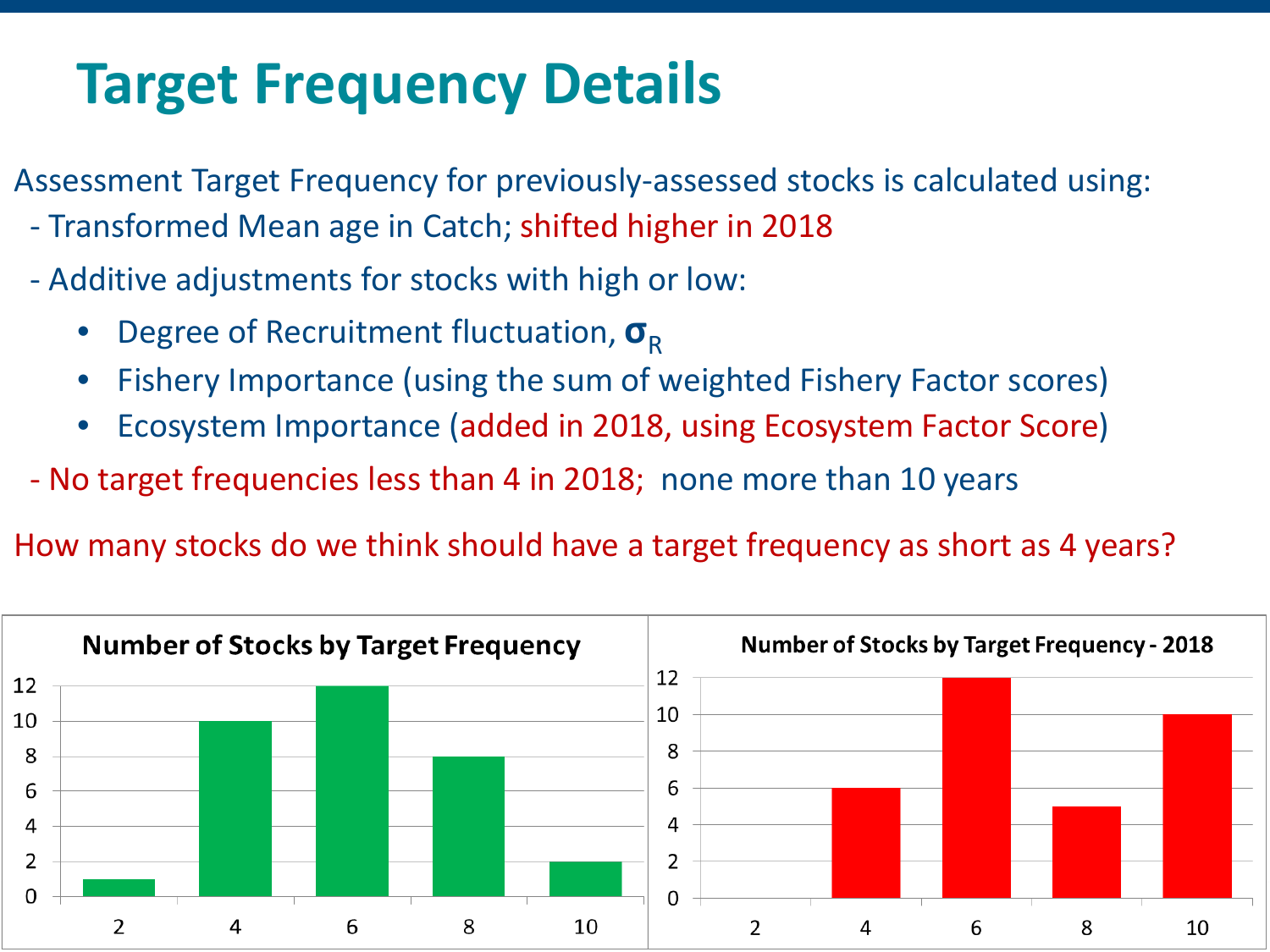# **Assessment status relative to Target Frequency and**

### **new elements**

#### **Description:**

- Initial score is similar to 2016 calculation
	- However, set at -2 for stocks assessed last cycle
- **New tweaks added to final in 2018**
	- Stocks begin getting points when they reach their target frequencies (not afterwards)
	- 1 point subtracted if on SSC Update list
		- ‒ (and < 6 years since last assessment)
	- Initial value of '4' for unassessed species (final score in 2016) is now adjusted
	- 1 point added if years since last assessment will be >= 10 in 2019

### **Point Range:** (-3) - 10

- Target assessment frequency
- Year of last assessment

|                                    | <b>Year of</b> | <b>Factor</b>           |  |
|------------------------------------|----------------|-------------------------|--|
| <b>Top-15 Species (&amp; ties)</b> | last asmt      | <b>Score</b>            |  |
| <b>Gopher rockfish</b>             | 2005           | 10                      |  |
| <b>Cabezon</b>                     | 2009           | 9                       |  |
| <b>Longnose skate</b>              | 2007           | 9                       |  |
| <b>Pacific cod</b>                 |                | 6                       |  |
| <b>Brown rockfish</b>              |                | 5                       |  |
| <b>Copper rockfish</b>             | 2013           | 5                       |  |
| <b>Splitnose rockfish</b>          | 2009           | 5                       |  |
| <b>Bank rockfish</b>               |                | $\overline{a}$          |  |
| <b>Big skate</b>                   |                | $\overline{a}$          |  |
| <b>Cowcod</b>                      | 2013           | $\overline{\mathbf{4}}$ |  |
| <b>Dover sole</b>                  | 2011           | $\overline{\mathbf{a}}$ |  |
| <b>Pacific sanddab</b>             |                | $\overline{4}$          |  |
| <b>Vermilion rockfish</b>          |                | 4                       |  |
| <b>Black-&amp;-yellow rockfish</b> |                | 3                       |  |
| <b>Grass rockfish</b>              |                | 3                       |  |
| <b>Greenstriped rockfish</b>       | 2009           | 3                       |  |
| <b>Olive rockfish</b>              |                | 3                       |  |
| <b>Sand sole</b>                   |                | 3                       |  |
| <b>Speckled rockfish</b>           |                | 3                       |  |
| <b>Starry flounder</b>             |                | 3                       |  |
| <b>Starry rockfish</b>             |                | 3                       |  |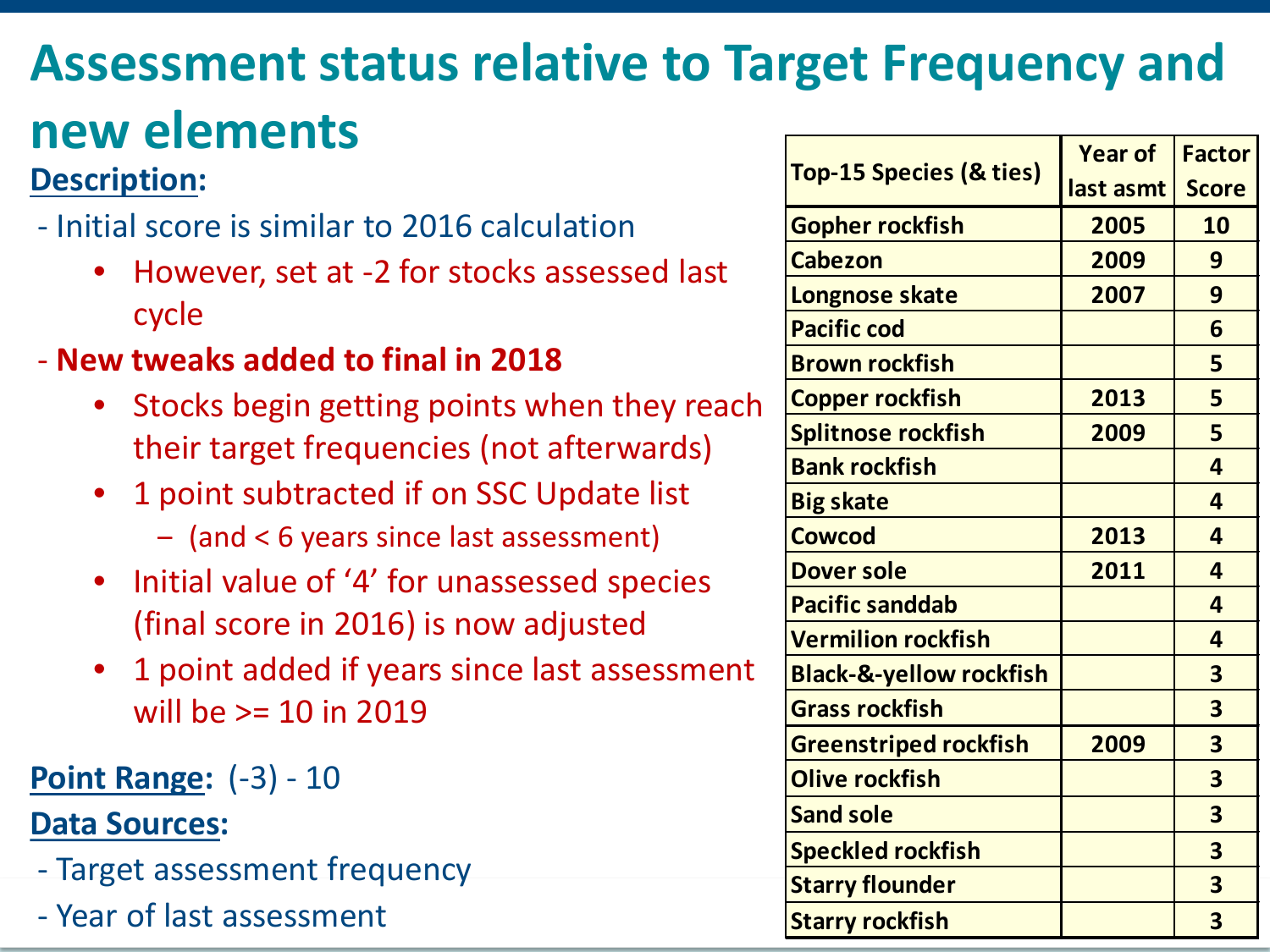### **Development of Overall Scores/Ranks**

- All Factor Scores are assembled in the 'Factor Summary' spreadsheet/tab in the Excel file in Briefing Book
- The Factor Scores are weighted
- The summation of those weighted scores forms the basis for ranking species

|                      |                                   |              |              |                                                        |              |              |               |                                |         |                    | <b>Assessment</b> |  |
|----------------------|-----------------------------------|--------------|--------------|--------------------------------------------------------|--------------|--------------|---------------|--------------------------------|---------|--------------------|-------------------|--|
|                      | <b>Fishery Factors</b>            |              |              |                                                        |              |              | <b>Status</b> |                                |         | <b>Information</b> |                   |  |
|                      | Comm                              | Rec          |              | Tribal   Const. Dem/   Non-   Rebuild   Depl   Harvest |              |              |               |                                | Eco-    |                    | New   Assess.     |  |
| <b>Factor</b>        | <b>Factor   Factor   Factor  </b> |              |              | <b>Choke Sp</b>                                        |              |              |               | Catch  Factor   Status  Status | system  | <b>Info</b>        | Freq.             |  |
| <b>Weights Score</b> |                                   | <b>Score</b> | <b>Score</b> | <b>Factor</b>                                          | <b>Score</b> | <b>Score</b> | <b>Score</b>  | <b>Score</b>                   | Score / | <b>Score</b>       | <b>Score</b>      |  |
| $2018 - >$           | 0.21                              | 0.09         | 0.05         | 0.11                                                   |              | 0.10         | 0.08          | 0.08                           | 0.05    | 0.05               | 0.18              |  |
| $2016 - >$           | 0.28                              | 0.06         | 0.05         | 0.12                                                   | 0.01         | 0.10         | 0.08          | 0.08                           |         | 0.05               | 0.17              |  |

### **Switch to Spreadsheet**

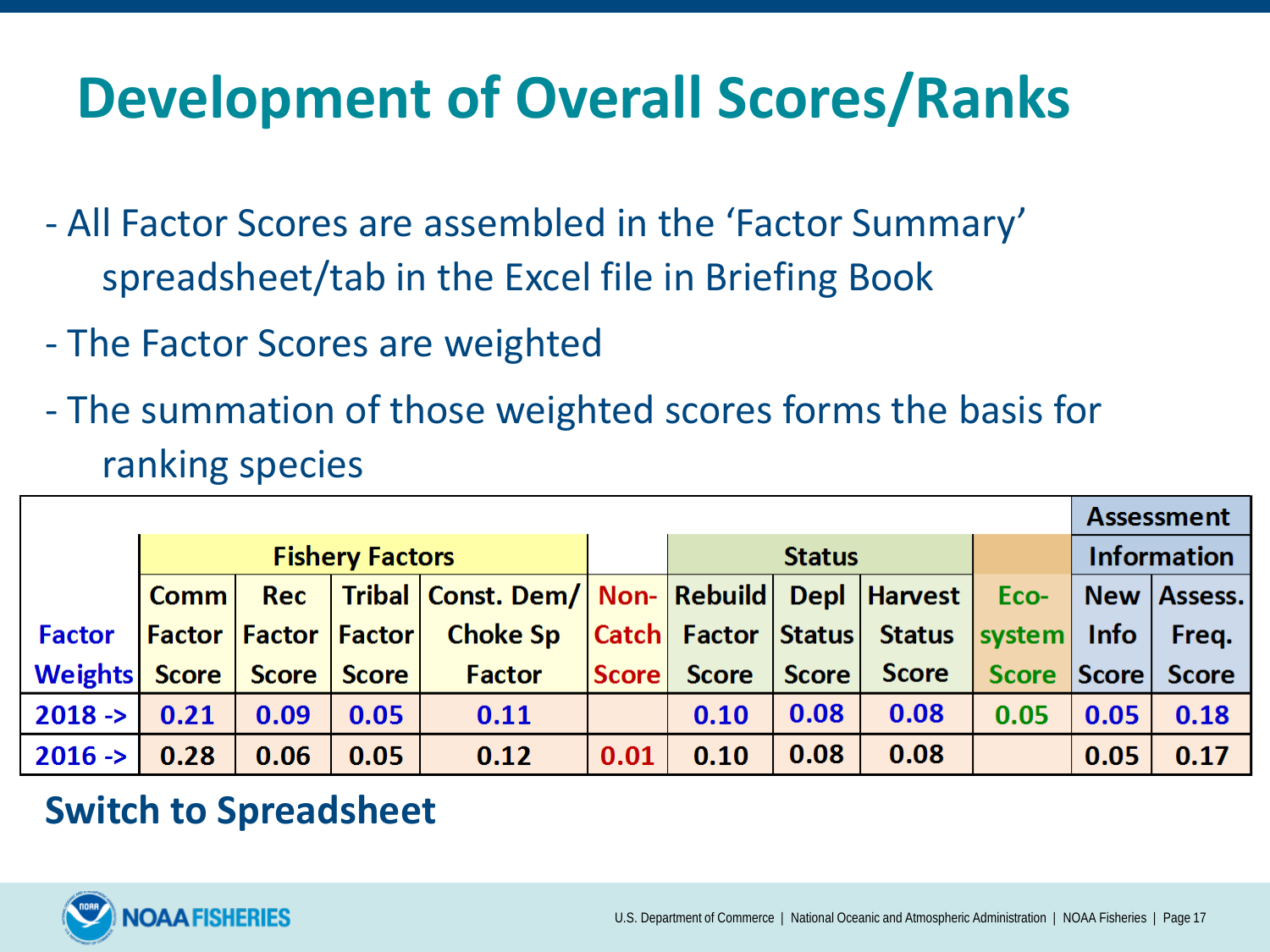### **Data Availability**

- Includes stop-light overview of available survey & fisheries length, age & index data
- Highlights the anticipated number of assessment areas
- **SSC suggests** - This Tab includes detailed summary of available bio-data from surveys, and commercial and recreational fisheries

| .                               |                |              |            | suggests    |          |                            |                     |  |                    |                            |
|---------------------------------|----------------|--------------|------------|-------------|----------|----------------------------|---------------------|--|--------------------|----------------------------|
| es                              |                | <b>Base</b>  | Last       |             | Update   |                            | Data adequacy for a |  |                    |                            |
|                                 |                | <b>Total</b> | Assessment |             | for next | <b>Benchmark/Full Asmt</b> |                     |  |                    |                            |
| <b>Species</b>                  |                | Rank Score   | Year       | <b>Type</b> | asmnt    |                            | Ages<br>Lengths     |  | Index              | <b>Notes</b>               |
|                                 |                |              |            |             |          |                            |                     |  |                    |                            |
| <b>Sablefish</b>                | $\mathbf{1}$   | 4.57         | 2015       | U           |          | $\mathsf{x}$               |                     |  |                    | 1-area; Trawl survey       |
| Longnose Skate                  | $\overline{2}$ | 4.15         | 2007       | F           |          | X                          |                     |  |                    | 1-area; Trawl survey       |
| <b>Gopher Rockfish</b>          | 3              | 4.13         | 2005       | F           |          | X                          |                     |  |                    | N'shore; 1-area            |
| <b>Vermilion Rockfish</b>       | 4              | 4.07         |            | $d-p$       |          |                            |                     |  |                    | 2-3 areas; w/ Sunset       |
| Cabezon                         | 5              | 3.94         | 2009       | F           |          | $\mathsf{x}$               |                     |  |                    | N'shore; $2$ -area + d-p   |
| <b>Cowcod</b>                   | 6              | 3.63         | 2013       | F           |          | $\boldsymbol{x}$           |                     |  |                    | 2-area; CalCOFI genetic ID |
| <b>Black rockfish</b>           | 7              | 3.59         | 2015       | F           |          |                            |                     |  |                    | N'shore; 3-area            |
| <b>Pacific cod</b>              | 8              | 3.56         |            | $d-p$       |          |                            |                     |  |                    | 1-area; Trawl survey       |
| <b>Brown Rockfish</b>           | 9              | 3.52         | 2013       | $D-M$       |          |                            |                     |  |                    | N'shore; 1-area            |
| <b>Copper Rockfish</b>          | 10             | 3.28         | 2013       | $D-M$       |          |                            |                     |  |                    | 2-3 areas                  |
| Petrale sole                    | 11             | 3.22         | 2015       | U           | Update   |                            |                     |  |                    | 1-area; Trawl survey       |
| Dover sole                      | 12             | 3.10         | 2011       | F           |          |                            |                     |  |                    | 1-area; Trawl survey       |
| <b>Big Skate</b>                | 13             | 2.83         |            | $d-p$       |          | $\mathsf{x}$               |                     |  |                    | 1-area; Trawl survey       |
| <b>Bank Rockfish</b>            | 14             | 2.82         |            | $d-p$       |          | 0                          |                     |  |                    | 1-area                     |
| <b>Quillback Rockfish</b>       | 15             | 2.81         |            | $d-p$       |          |                            |                     |  |                    | N'shore; 3-area            |
| <b>Black and Yellow Rockfis</b> | 16             | 2.80         |            | $d-p$       |          | X                          |                     |  | $\mathbf{x}$       | Complex with Gopher?       |
| Treefish Rockfish               | 17             | 2.74         |            | $d-p$       |          |                            |                     |  |                    | N'shore; 1-area            |
| Shortraker Rockfish             | 18             | 2.73         |            | $d-p$       |          |                            |                     |  | $\pmb{\mathsf{X}}$ | Unsorted fishery catch     |
| <b>Grass Rockfish</b>           | 19             | 2.69         |            | $d-p$       |          |                            |                     |  | $\mathbf{x}$       | N'shore; 1-area            |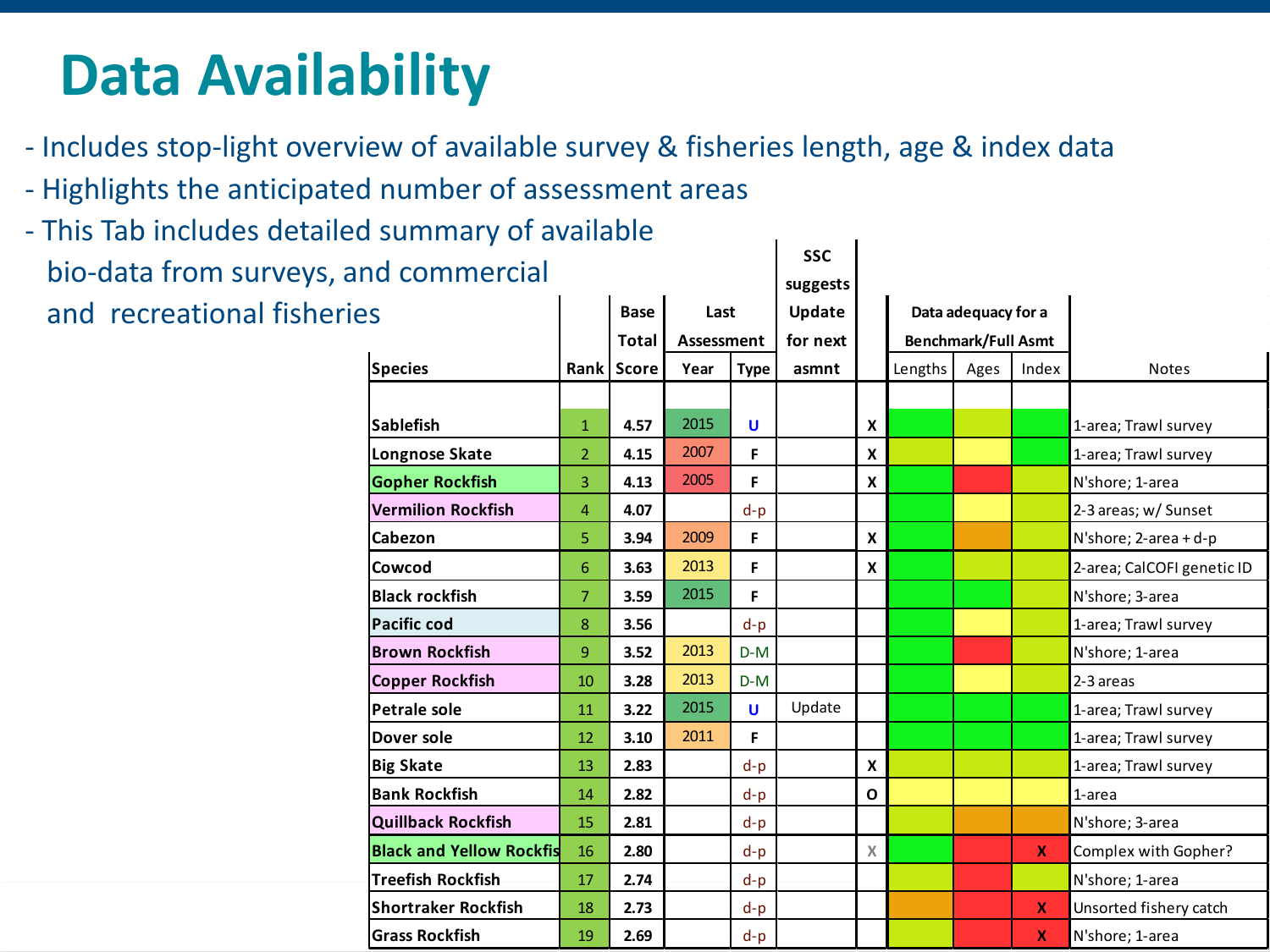### **Play it Forward to 2021**

- New part of the 2018 analysis
- This sheet allows exploration of species ranks in 2021, based on assumptions about which species are assessed in 2019.
- Score changes after selecting species for 2019 assessment only address the Assessment Frequency and New Information Factors.
- The scores for other factors will also change by 2020, but in ways that cannot be predicted with any confidence at this time.

### **Switch to Spreadsheet**

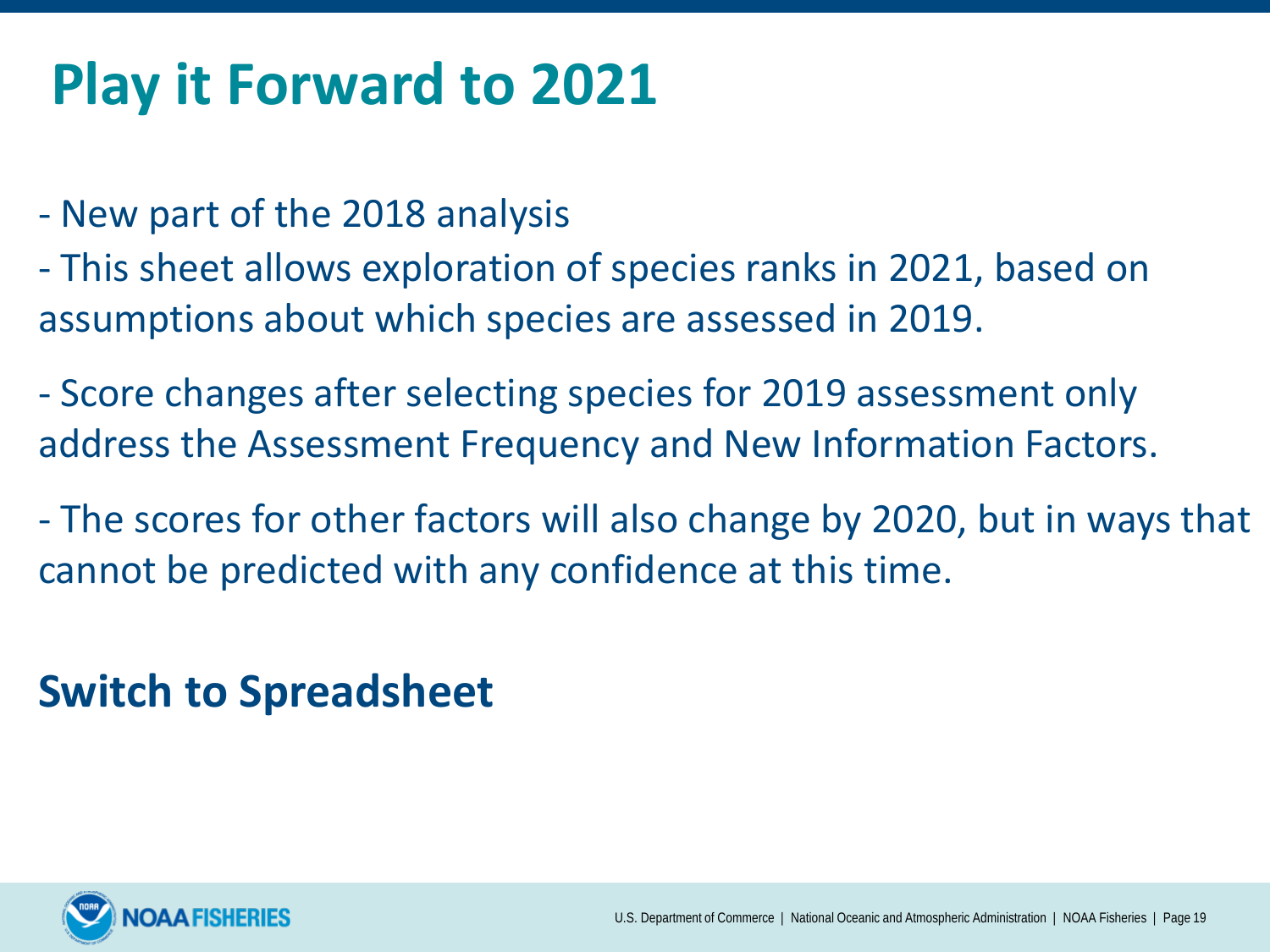### **Next Steps: Before June**

- Updated swept-area abundance trends for stocks that are sampled well by the trawl survey
- More experimentation to explore/improve multi-cycle performance
- Refine evaluation of workload and data-availability considerations for assessing individual species, or suites of species